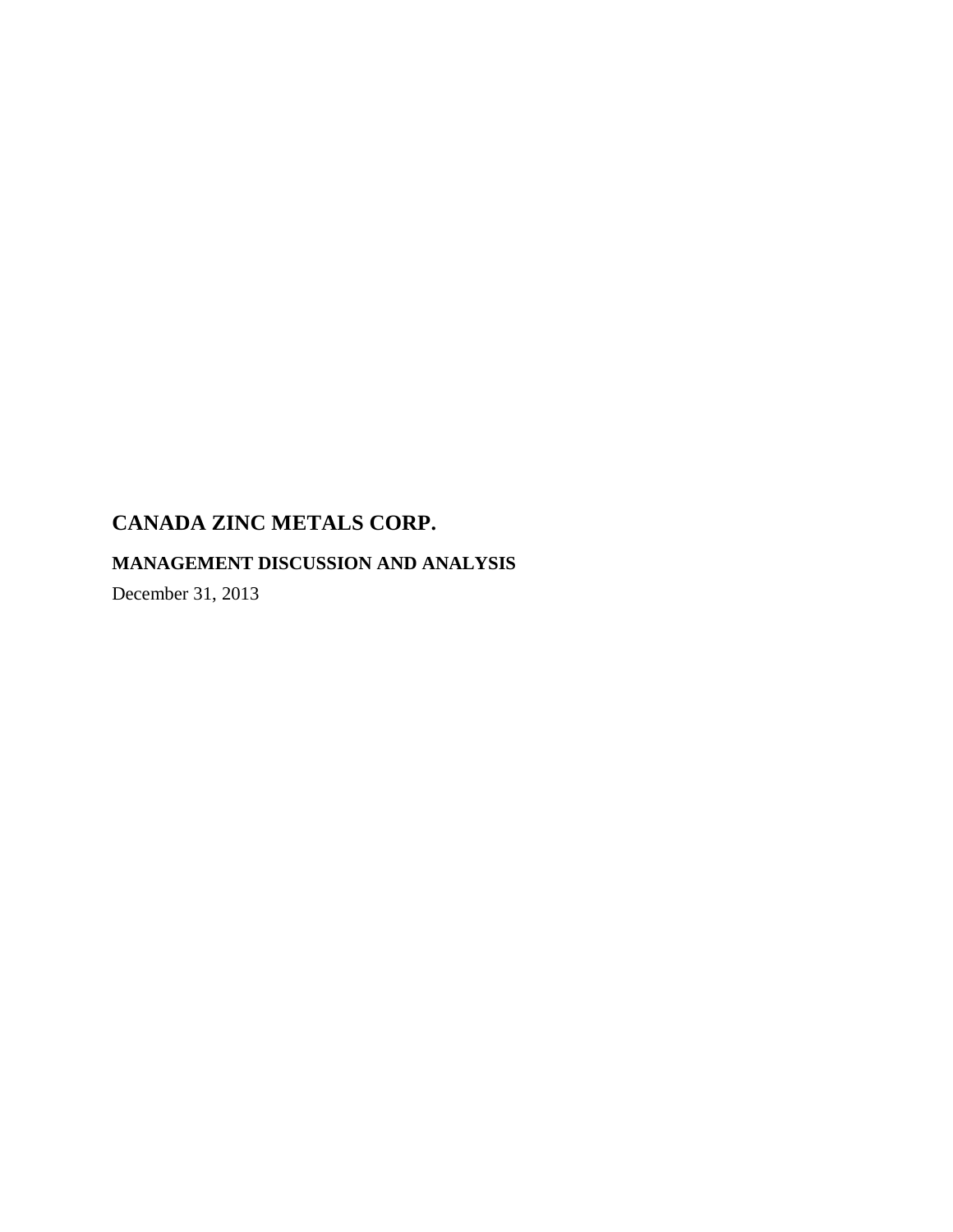Management Discussion and Analysis, page 1 December 31, 2013

#### **1.1 Date**

This Management Discussion and Analysis ("MD&A") of Canada Zinc Metals Corp. ("Canada Zinc Metals" or the "Company") has been prepared by management as of February 28, 2014 and should be read in conjunction with the condensed consolidated interim financial statements and related notes thereto of the Company for the six months ended December 31, 2013 and 2012, and the consolidated audited financial statements and related notes thereto of the Company for the years ended June 30, 2013 and 2012, which were prepared in accordance with International Financial Reporting Standards ("IFRS") as issued by the International Accounting Standards Board ("IASB") and International Financial Reporting Interpretations Committee ("IFRIC").

The Company is presently a "Venture Issuer", as defined in NI 51-102.

This MD&A may contain "forward-looking statements" which reflect the Company's current expectations regarding the future results of operations, performance and achievements of the issuer, including potential business or mineral property acquisitions and negotiation and closing of future financings. The issuer has tried, wherever possible, to identify these forward-looking statements by, among other things, using words such as "anticipate," "believe," "estimate," "expect" and similar expressions. The statements reflect the current beliefs of the management of the Company, and are based on currently available information. Accordingly, these statements are subject to known and unknown risks, uncertainties and other factors, which could cause the actual results, performance, or achievements of the Issuer to differ materially from those expressed in, or implied by, these statements.

The Company undertakes no obligation to publicly update or review the forward-looking statements whether as a result of new information, future events or otherwise.

Historical results of operations and trends that may be inferred from the following discussions and analysis may not necessarily indicate future results from operations.

#### **1.2 Overall Performance**

The Company was incorporated under the laws of the Province of British Columbia on February 10, 1988. The Company operates in one business segment, that being the exploration and development of mineral properties in Canada. As at the date hereof, the Company has mining interests in properties located in British Columbia.

Significant events and operating highlights for the six months ended December 31, 2013 and up to the date of these MD&A :

- The Company completed nine drill holes totaling 4,854 metres on the Akie property and collected over 1,350 drill samples including QA/QC samples. Drill results have now been received and detailed analysis is included in 2013 Diamond Drilling Program section below.
- The Company followed up the 2012 Versatile Time Domain EM (VTEM) airborne geophysical survey with an additional 2,795 line kilometers of airborne geophysical coverage. The 2013 survey was flown at a nominal 200 metre line spacing over the remaining properties on the Company's Kechika Regional project. The contiguous Akie and Kechika project areas have now been surveyed with VTEM and the Company continues to evaluate the results and identify high priority geophysical targets.
- The Company entered into an option agreement (the "Agreement") with Teck Resources Limited ("Teck" TSX: TCK.B) that would see Teck acquire up to a 70% interest in the Pie, Cirque East and the Yuen properties. The transaction was approved by the TSX Venture Exchange ("TSXV") as announced by the Company on September 17, 2013.

Teck had the right under the Agreement to assign its rights to a 50/50 joint venture between Teck and Korea Zinc ("T-KZ JV"). The Company received a formal Notice of Participation on October 30, 2013 from Korea Zinc Co., Ltd ("Korea Zinc") that Korea Zinc will participate in the Agreement regarding the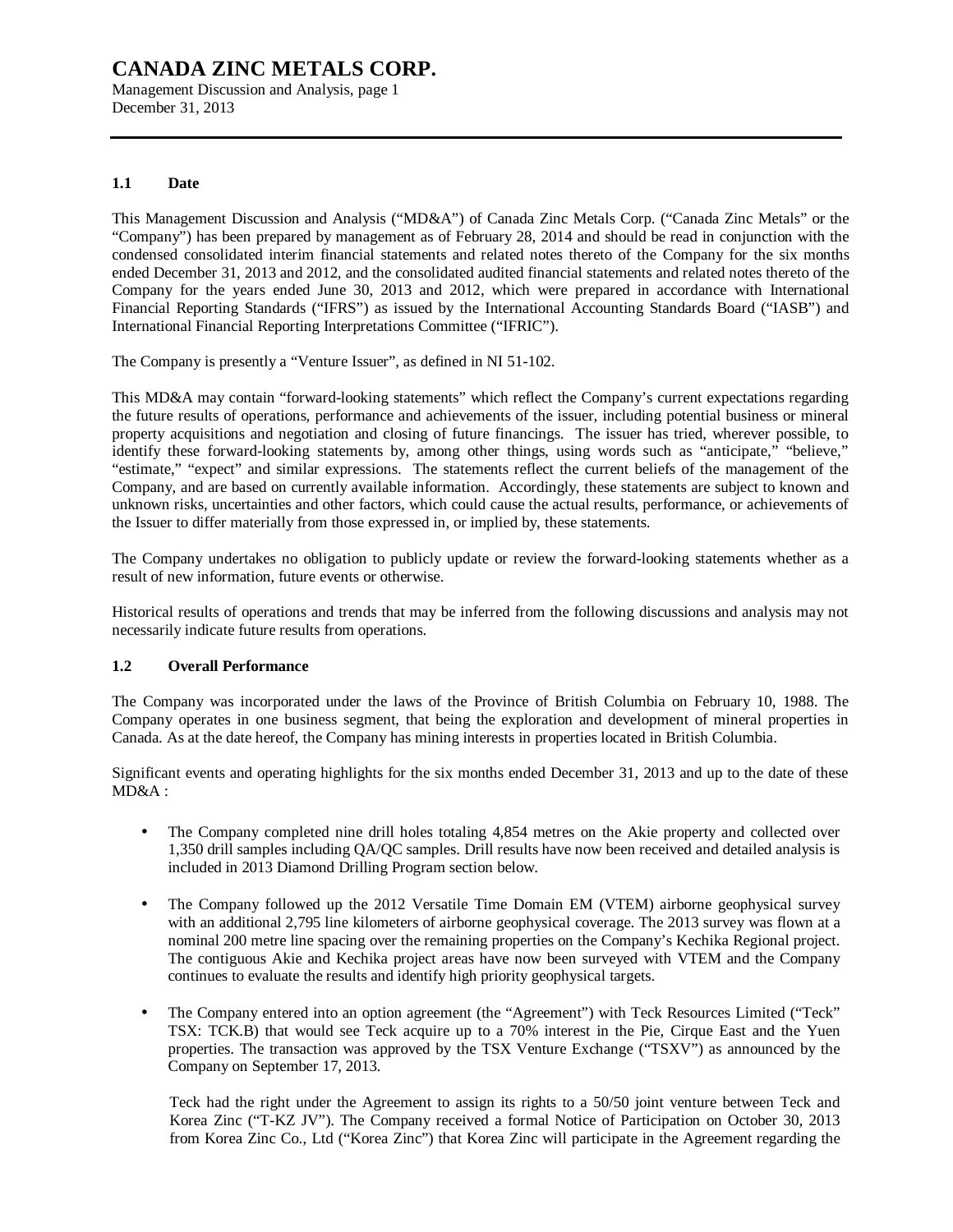Pie, Cirque East and Yuen properties.

- In conjunction with the Agreement, the Company completed a private placement with Teck for 1,250,000 units of Canada Zinc Metals at a price per unit of \$0.40 per unit, resulting in a total subscription of \$500,000. Each unit consists of one common share and one share purchase warrant that will entitle Teck to purchase one additional common share of Canada Zinc Metals within 24 months at a price of \$0.40 per share.
- In December 2013, the Company completed a flow-through private placement of 2,112,600 common shares at a price of \$0.40 per share for gross proceeds of \$845,040. The proceeds will be used for the 2014 exploration program of the Akie SEDEX zinc-lead property and to explore the Kechika Regional project.
- In February 2014, the Company completed a flow-through private placement of 1,739,630 common shares at a price of \$0.575 per share for gross proceeds of \$1,000,287.
- In February 2014, the Company also completed a private placement of 200,000 units at a price of \$0.50 per unit for gross proceeds of \$100,000. Each unit consists of one common share and one-half share purchase warrant of the Company. Each whole warrant will entitle the holder to purchase one additional common share at a price of \$0.75 for a period of 18 months from closing.
- The Company received a 3-Year extension to its Akie Underground Exploration Permit to December 2017. The original underground exploration permit had an expiry date of December 2014. The approval was received from the BC Ministry of Energy and Mines and will allow the Company time to execute the planned underground drill program over the next several years without the need for a permit revision or amendment.
- The Company formally signed a tripartite Exploration Cooperation and Benefit Agreement with the Kwadacha First Nation and the Tsay Keh Dene First Nation. The agreement covers all exploration and related activities on the Akie property which is a shared area within the respective traditional lands of the Tsay Keh Dene and Kwadacha First Nations, the two communities closest to the Akie property. The general purpose of the agreement is to enhance understanding and cooperation between the First Nations and the Company regarding the exploration programs and contribute to the programs' overall success. The agreement is also designed to mitigate any effects of the exploration programs on the traditional lands of the First Nations and foster a relationship based on mutual respect, trust, benefit and certainty for all parties.
- The Company completed hydrogeochemistry sampling programs on several properties including Akie, Pie, Mt. Alcock, Yuen, Weiss and Kwad. In total, over 285 samples were collected from primary, secondary and select tertiary creeks and streams and analyzed for sulphate and metal concentrations at Acme Analytical Labs Ltd. of Vancouver, British Columbia. Colourimetry was performed at Maxxam Analytical Labs in Burnaby, BC, Canada.
- Targeted ground exploration was completed in the 2013 season, including mapping, prospecting and the collection and analysis of over 2,400 soil samples. Geological mapping and prospecting was completed on several select targets on the Akie property; as well as several promising areas on the Weiss, Kwad and Mt. Alcock properties. A total of approximately 24  $km<sup>2</sup>$  of area has been systematically evaluated in the West GPS area and on the Eastern Akie panel. Soil samples were taken from four separate soil grids on the Akie property (covering an aggregate of  $24 \text{ km}^2$ ) and from two soil grids on the Mt. Alcock property (covering an aggregate of  $5 \text{ km}^2$ ).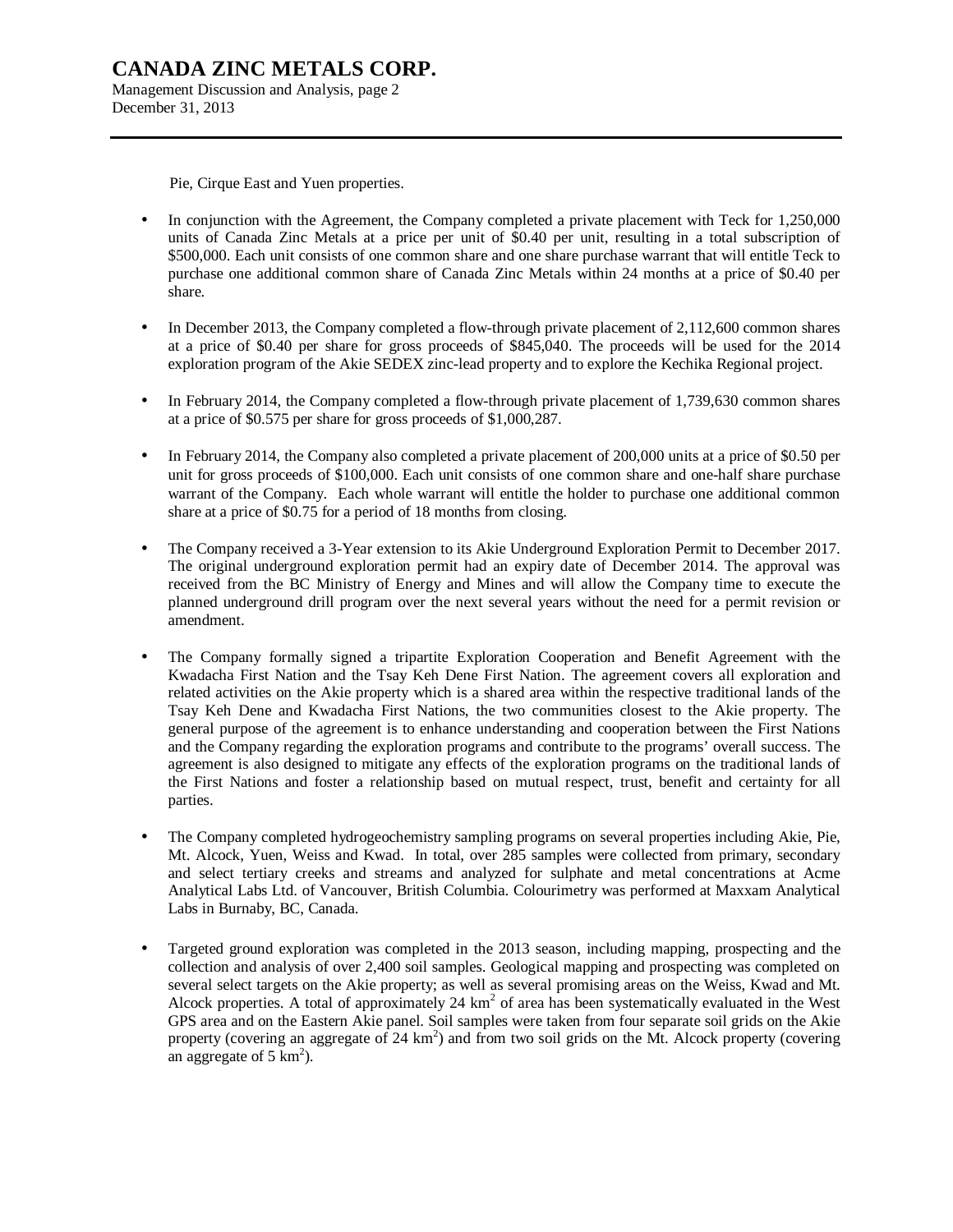Management Discussion and Analysis, page 3 December 31, 2013

- Prospecting and mapping discovered the Sitka showing, a vein or fault structure hosting massive barite and abundant coarse grained galena and sphalerite that measures at least 6.0 metres wide at surface. A secondary parallel structure is located 10 metres to the northeast and measures approximately 3.0 metres wide. The discovery of SEDEX style mineralization in this locale will provide impetus for more focused exploration on the largely under-explored eastern half of the Akie property. Results from mapping and surface channel sampling at Sitka are encouraging and the Company is assessing the significance of the data in a regional context to better define potential drill targets.
- The Company staked additional mineral claims associated with its 100% owned Kechika Regional Project. The new property, designated Yuen North, lies between and is contiguous with the Mt. Alcock property to the north, and the Yuen property to the south.

### **AKIE PROPERTY, KECHIKA TROUGH DISTRICT, BC (zinc, lead, silver)**

The Company holds a 100% interest in the Akie Property, which is located approximately 260 kilometers northnorthwest of the town of Mackenzie in northeastern British Columbia.

The Akie zinc-lead-silver property is situated within the Kechika Trough, the southernmost extension of the regionally extensive Paleozoic Selwyn Basin, one of the most prolific sedimentary basins in the world for the occurrence of sedimentary exhalative (SEDEX ) zinc-lead-silver deposits and stratiform barite deposits.

Drilling on the Akie property by Inmet Mining Corporation during the period 1994 to 1996 and by Canada Zinc Metals since 2005 has identified a significant deposit of zinc-lead-silver SEDEX mineralization named the Cardiac Creek deposit. The deposit is hosted by variably siliceous, fine grained clastic rocks of the middle to late Devonian Gunsteel Formation, the same host formation for other known deposits in the district, including Teck Resources/Korea Zinc's jointly-owned Cirque deposit, located about 20 kilometres to the northwest.

In the spring of 2012, the Company re-engaged Rob Sim, P. Geo., to evaluate, calculate and produce an updated 43- 101 compliant resource for the Cardiac Creek deposit. Robert Sim is an independent consultant and served as the Qualified Person responsible for the preparation of the 2012 NI 43-101 Technical Report on the Akie Project and is responsible for the 2008 and 2012 mineral resource estimates for the Cardiac Creek deposit.

The technical report, entitled "NI 43-101 Technical Report Akie Zinc-Lead-Silver Project, British Columbia, Canada" and dated March 14, 2012, can be found on SEDAR [\(www.sedar.com\).](http://www.sedar.com)) The report updated the work done by the Company since May of 2008, the date of the previous 43-101 compliant resource calculation. The new resource builds on surface diamond drilling completed by the Company during the period mid-2008 to the end of 2011 and establishes the Cardiac Creek deposit as one of the premier undeveloped zinc-rich base metal projects in the world.

The Company has outlined a NI 43-101 compliant mineral resource including an indicated resource of 12.7 million tonnes grading 8.4% zinc, 1.7% lead and 13.7 g/t silver (at a 5% zinc cut-off grade) and an inferred resource of 16.3 million tonnes grading 7.4% zinc, 1.3% lead and 11.6 g/t silver (at a 5% zinc cut-off grade). Using this estimate, the deposit contains 2.4 billion pounds of zinc, 472 million pounds of lead and 5.6 million ounces of silver in the indicated category, and 2.6 billion pounds of zinc, 482 million pounds of lead and 6.1 million ounces of silver in the inferred category (at 5% zinc cut-off).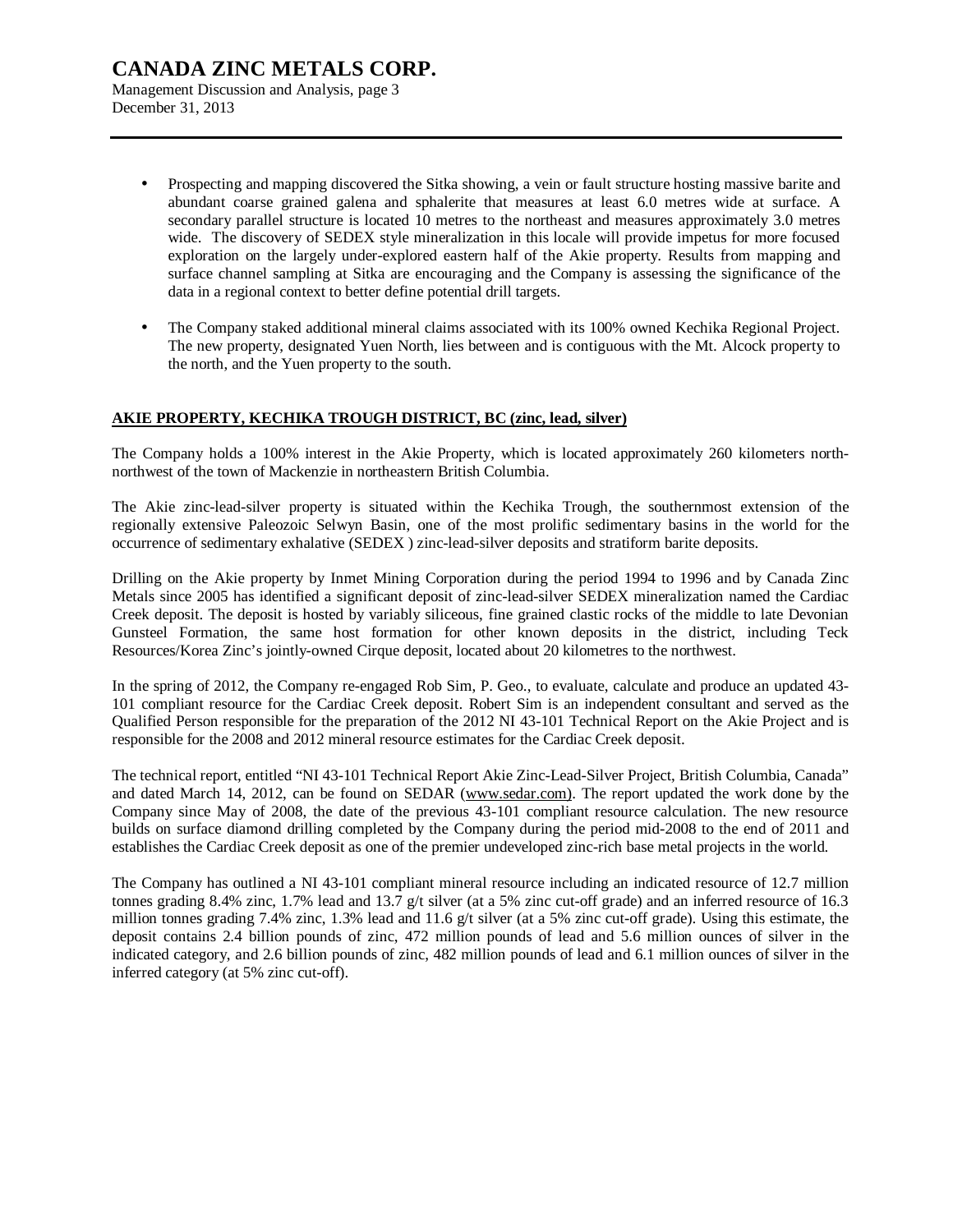Management Discussion and Analysis, page 4 December 31, 2013

| <b>Cut-off Grade</b><br>$(Zn \%)$ | ktonnes | $\text{Zn}$ $\left(\frac{9}{6}\right)$ | Pb $(%$ | Ag (gpt) | <b>Combined Zn</b><br>+ Pb $(%$ |
|-----------------------------------|---------|----------------------------------------|---------|----------|---------------------------------|
| <b>Indicated</b>                  |         |                                        |         |          |                                 |
| 2                                 | 20,088  | 6.59                                   | 1.31    | 11.2     | 7.90                            |
| 3                                 | 17,683  | 7.15                                   | 1.43    | 12.0     | 8.58                            |
| $\overline{4}$                    | 15,195  | 7.75                                   | 1.56    | 12.8     | 9.31                            |
| 5                                 | 12,731  | 8.38                                   | 1.68    | 13.7     | 10.06                           |
| 6                                 | 10,342  | 9.05                                   | 1.81    | 14.6     | 10.86                           |
| 7                                 | 7,798   | 9.89                                   | 1.98    | 15.6     | 11.87                           |
| <b>Inferred</b>                   |         |                                        |         |          |                                 |
| $\overline{2}$                    | 48,102  | 4.62                                   | 0.83    | 8.1      | 5.63                            |
| 3                                 | 33,016  | 5.61                                   | 1.02    | 9.4      | 6.63                            |
| $\overline{\mathcal{A}}$          | 23,278  | 6.50                                   | 1.19    | 10.5     | 7.69                            |
| 5                                 | 16,287  | 7.38                                   | 1.34    | 11.6     | 8.72                            |
| 6                                 | 11,026  | 8.28                                   | 1.50    | 12.5     | 9.78                            |
| $\tau$                            | 7,092   | 9.29                                   | 1.67    | 13.7     | 10.96                           |

#### **Cardiac Creek Deposit: Mineral Resource Summary**

(1) "Base case" cut-off grade of 5% Zn highlighted in table

(2) Mineral resources are not mineral reserves as the economic viability has not been demonstrated

The deposit remains open at depth, up-dip and along strike. Further delineation and exploration drilling is being considered using both surface drilling and planned underground drilling stations located in the footwall of the deposit on the 950 metre elevation. All permitting and engineering designs are complete and in-hand in order to commence the underground drill program.

#### **2013 Diamond Drilling Program**

The Company completed 9 HQ/NQ diamond drill holes totaling 4,854 metres on the Akie property in 2013. The drill program was designed to test for continuity of mineralization at the Cardiac Creek deposit and also test other SEDEX targets on the Akie property. The drilling program progressed in a sequential manner with two holes targeting the West Akie GPS Zone; followed by one hole each on the North Lead Anomaly and the South Zinc Anomaly. The program then shifted to the Cardiac Creek deposit for 4 drill holes totaling 2,350 metres. The final hole of the season was completed on the SE Zone located approximately 2.5 kilometres to the southeast and along strike of the Cardiac Creek deposit.

A total of 1,369 core samples, including QA/QC samples, were cut and sent to Acme Analytical Laboratories in Vancouver, BC, Canada. Samples are collected in accordance with accepted industry standards and procedures. Routine QA/QC analysis is conducted on all assay results, including the systematic utilization of certified reference materials, blanks and duplicate samples.

#### **A-13-101: GPS Zone**

Drill hole A-13-101 was designed to test the down-dip extension of the GPS bedded barite showing. The showing is located along the western boundary of the Akie property, directly along strike of Teck and Korea Zinc's Cirque deposit and the West Pie target area on the Pie property. A-13-101 intersected minor nodular barite and pyrite at 140 metres and a 0.8 metre interval of thickly bedded laminar pyrite with nodular to laminar barite at 151.40 metres. The bedded pyrite and barite returned 0.83 metres of 856 ppm Zn, 252.1 ppm Pb and was anomalous in Ni and Tl. The upper interval of nodular barite returned 2.90 metres of 1,729 ppm Zn and 62 ppm Pb. Faulting is present along lithological boundaries and throughout the Earn Group stratigraphy, suggesting significant structural complexity at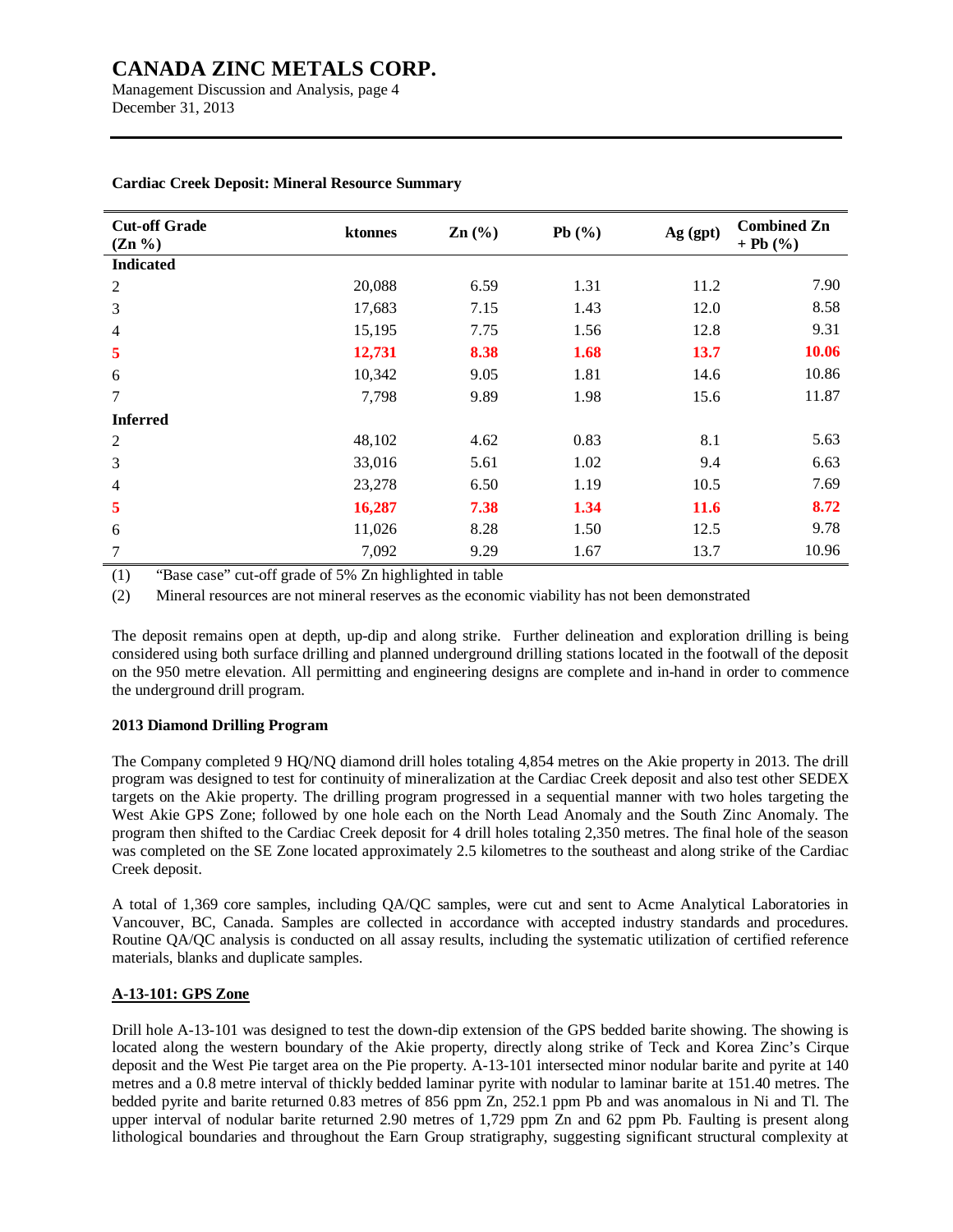Management Discussion and Analysis, page 5 December 31, 2013

depth.

#### **A-13-102: GPS Zone**

Drill Hole A-13-102 continued to test the down-dip potential of the GPS bedded barite showing approximately 150 metres down-dip of the bedded pyrite mineralization encountered in drill hole A-13-101. Sampling returned several narrow zones of elevated to anomalous zinc between 102.82 metres and 272.44 metres with zinc values up to 2,116 ppm. A wider zone of 14.8 meters of elevated to anomalous zinc mineralization was encountered at a downhole depth of 304.5 metres with values up to 1,292 ppm.

The Company is encouraged by the definitive presence of Earn Group lithologies at the GPS zone, which is shown to host laminated to SEDEX style mineralization characterized by bedded pyrite with barite of a style and character that is similar to mineralization associated with the Cardiac Creek deposit. Additional work is required to determine the potential of the GPS zone and the western Akie panel as a whole. The information generated from these two drill holes will also be used in conjunction with the 2012 VTEM data to assess the potential of the Pb-Tl +/-Zn, +/-Ag soil anomaly, defined during the 2013 exploration program, which is located along strike to the southeast of the GPS zone.

#### **A-13-103: South Zinc Anomaly**

Drill hole A-13-103 was drilled to test the northwest end of the prominent South Zinc Anomaly, a large zinc-in-soil anomaly situated to the southeast of the Cardiac Creek deposit along the west facing slope of Hamburger Hill. This anomaly, originally defined during the mid-1990's and expanded during the 2013 exploration program, covers a large 2,250 metre by 600 metre area that is highly anomalous in Zn and Cd with localized areas of Pb, Mn, and Fe anomalism. The approximate centre of the anomaly was tested by a single drill hole in 2007. The South Zinc Anomaly coincides with two geophysical targets defined by Condor Consulting Ltd. in their interpretation of the 2012 airborne VTEM geophysical survey.

Drill hole A-13-103 intersected a relatively thick interval of Gunsteel Formation shale. No significant mineralization was observed within the Gunsteel Formation and nothing was identified in core to conclusively identify the source of the South Zinc Anomaly. However, a narrow interval of pyritic mineralization at 252.50 metres was observed along the unconformable contact between the bioclastic limestone of the Kwadacha Reef and the underlying Road River Group siltstone. Assay results from this mineralization returned 0.50 metres of 0.4% Zn, 393.1 ppm Pb, 0.90% Ni and highly anomalous values of Mo, As, U, V, P, La, Cr, Hg, and Se.

While the setting and host rocks are different, the style and character of the mineralization is similar to that of the Nick Horizon observed in the 2010 drill hole A-10-72, and the elemental signature is identical. A thin lens of sulphide mineralization intersected in A-10-72 within the Paul River Formation ran 2.69% Zn, 0.60% Ni and 4.36 g/t Ag and contained highly anomalous values across a diverse suite of elements, including molybdenum, copper, lead, cobalt, arsenic, uranium, cadmium, antimony, bismuth, vanadium, phosphorus, mercury, thallium, selenium, rhenium, gold and palladium. This mineralization is of similar character to the Nick Deposit in the Yukon.

An identical occurrence of mineralization was intersected in hole A-13-106. The occurrence of Nick-style mineralization at the Paul River/Road River Group contact represents another prospective stratigraphic horizon to asses and explore on the Akie property and the Kechika Trough as a whole.

To-date two drill holes have tested the large South Zinc Anomaly with inconclusive results. The presence of highly prospective Gunsteel Formation shale is encouraging but drill results to date have not fully explained the overlying soil anomaly. It is possible the source of zinc anomalism may be further up-slope on Hamburger Hill.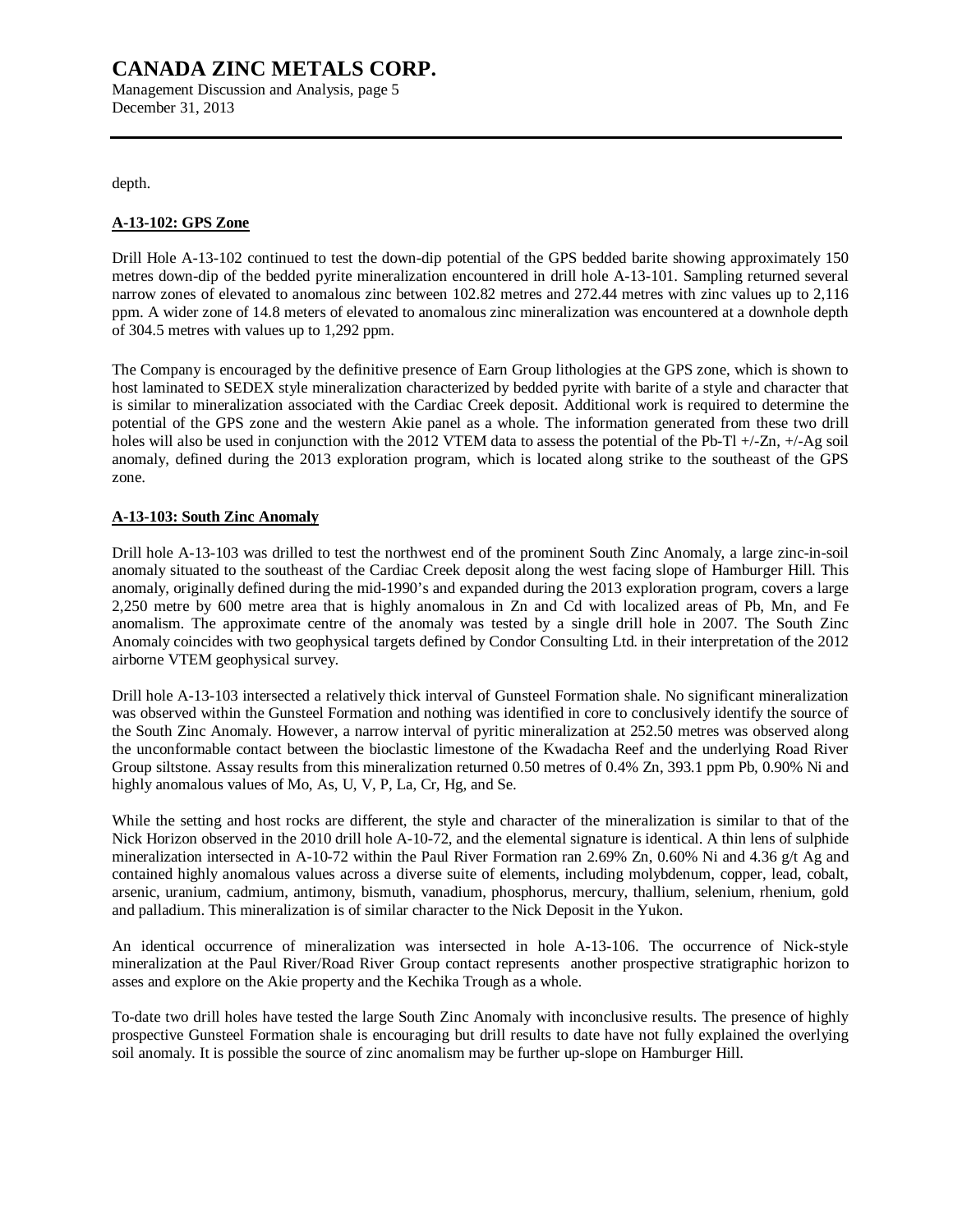Management Discussion and Analysis, page 6 December 31, 2013

#### **A-13-104: North Lead Anomaly**

Drill hole A-13-104 tested the down-dip extension of mineralization encountered in A-10-68 and A-10-76. These holes each encountered thick (>125 metres) intervals of laminar to bedded pyrite mineralization interbedded with siliceous black shale of the Gunsteel Formation. This mineralization was variably anomalous in zinc with individual values greater than 2%. The results from the current hole and its neighbor holes are tabulated below.

Two large intervals of laminated to thickly bedded pyrite with nodular barite were intersected in hole A-13-104, interbedded with black siliceous Gunsteel shale. The upper interval consists primarily of laminated pyrite with nodular barite extending over 103.46 metres from 233.81 to 337.27 metres. This is underlain by a 13 metre interval of semi-massive laminar to bedded pyrite with barite extending to a depth of 350.23 metres. This upper interval of mineralization was completely unexpected, based on current understanding of the stratigraphy from neighbor holes.

The lower sequence of mineralization, and the primary exploration target, was intersected over 171.17 metres from 474.83 to 646.00 metres. This interval is characterized by laminar bedded pyrite with nodular barite interbedded with the Gunsteel shale. A more developed, proximal facies style of thickly bedded pyrite with lesser amounts of nodular barite was intersected within the larger interval; over 89.44 metres from 515.74 to 605.18 metres. Results include highly anomalous zinc enriched intervals from both the upper and lower sequences of mineralization. Both of these internal horizons contain higher grade intervals as well which are outlined in the table below.

The Company continues to be encouraged with the strong continuity (along strike and down-dip) and progressive development of mineralization present at the North Lead Zone in terms of style, character and its similarities to the Cardiac Creek deposit. The presence of an unexpected mineralized upper zone within the North Lead stratigraphy is also a positive indicator of the prospectivity of the North Lead Zone. The North Lead Zone continues to be a high priority target for the Company and future drill holes targeting both the down-dip and strike extents of known mineralization in hole A-10-76 and A-13-104 will be planned for upcoming exploration programs.

| <b>Drill Hole</b>      | From $(m)$ | To(m)  | Core Length $(m)$ ** | $\mathbf{Zn}$ (%) | $Pb$ (ppm)               | $Ag (g/t)^*$             | $\mathbf{Zn+Pb}$ $(\frac{9}{6})$ |  |  |
|------------------------|------------|--------|----------------------|-------------------|--------------------------|--------------------------|----------------------------------|--|--|
| $A-13-104$             | 287.60     | 362.88 | 75.28                | 0.22              | 281                      | 1.70                     | 0.24                             |  |  |
| including              | 321.20     | 333.93 | 12.73                | 0.37              | 443                      | 1.90                     | 0.41                             |  |  |
| and                    | 474.83     | 651.30 | 176.47               | 0.13              | 72                       | 2.17                     | 0.13                             |  |  |
| including              | 520.30     | 574.25 | 53.95                | 0.19              | 128                      | 2.43                     | 0.20                             |  |  |
| Including              | 587.33     | 615.09 | 27.76                | 0.19              | 98                       | 1.81                     | 0.19                             |  |  |
| $A-10-68$ <sup>+</sup> | 490.04     | 614.62 | 124.58               | 0.17              |                          | Zn values up to $2.08\%$ |                                  |  |  |
| $A-10-76$ <sup>+</sup> | 614.78     | 742.45 | 127.67               | 0.11              | Zn values up to $0.47\%$ |                          |                                  |  |  |

(**\***) Ag values below detection were given a value half of the detection limit for the purposes of weighted averaging.

(**\*\***) At this time a true width of these intervals are unknown

( Ɨ ) Previously reported in 2010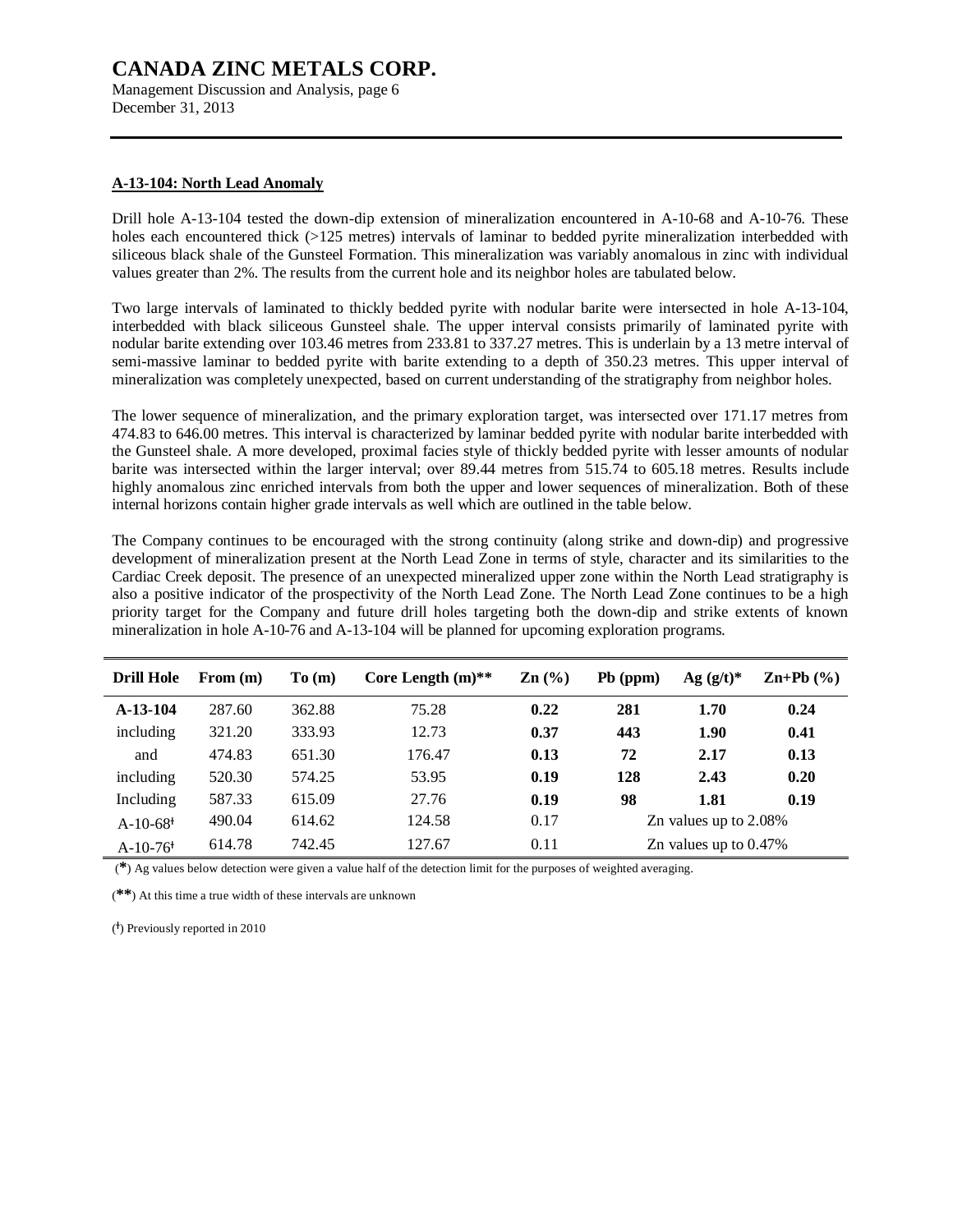Management Discussion and Analysis, page 7 December 31, 2013

#### **Cardiac Creek Deposit**

Drilling on the Cardiac Creek deposit was focused on several infill and expansion targets located on the northwest and southeast margins. These targets were selected to demonstrate the ongoing continuity of the high grade mineralization within the core of the deposit as well as expand its known limits. This plan is consistent with the recommendations contained within the revised NI 43-101 Technical Report entitled "NI 43-101 Technical Report, Akie Zinc-Lead-Silver Project, British Columbia, Canada", dated April 27, 2012, with an effective date of March 14, 2012.

Drill hole A-13-105 targeted the deposit in an area located between drill hole A-08-64 and A-08-66 and high grade drill hole A-05-33 and A-11-93. The pierce point for A-13-105 is located some 50 metres down-dip from A-08-64.

The drill hole passed through a thick sequence of Gunsteel Formation shale before intersecting the proximal facies characterized by thickly bedded pyrite mineralization at a depth of 358.64 metres. The proximal facies transitioned to Cardiac Creek style mineralisation at a depth of 374.42 metres. The hole then intersected a thin interval of debris flow before being shut down in well-bedded siltstone of the Road River Group at a depth of 442.87 metres.

The hole intersected an extensive interval grading 3.24% combined Zn+Pb and 5.35g/t Ag over 40.08 metres including a higher grade core grading 8.88% combined Zn+Pb and 11.09g/t Ag over 6.01 metres. The results are tabulated below. The drill hole confirms grade and continuity in the southeast area of the deposit that has seen relatively few drill holes. The Company believes more drilling is warranted in this locale to extend the known strike length of the deposit to the SE and at a depth down-dip of known intersections.

Drill hole A-13-106 was designed to test the up-dip mineralization potential of A-10-74. The pierce point is located approximately 150 metres along strike from A-94-11 and 150 metres up-dip of A-10-74. The hole intersected a thick package of Gunsteel Formation black shale with local interbedded bands of laminated pyrite and nodular barite to a depth of 464.42 metres. The laminated pyrite and nodular barite beds increased in frequency and size to a depth of 477.21 metres. The Cardiac Creek zone was intersected from 477.21 to 488.06 metres consisting of sphalerite dominated sulphides beds with pyrite and galena. Two large quartz-carbonate veins with brecciated sulphides bracket the main section of mineralization. Underlying the deposit coarse nodular barite with pyrite laminations interbedded with Gunsteel Formation shale is present to a depth of 493.42 metres. The hole intersected a thin interval of Paul River Formation debris flow and fossiliferous limestone from 493.43 to 501.13 metres before being shut down in rocks of the Road River Group at a depth of 531.27 metres.

The hole intersected an interval grading 7.53% combined Zn+Pb and 10.70 g/t Ag over 10.56 metres that included a high grade core grading 10.53% combined Zn+Pb and 13.69g/t Ag over 6.63 metres. The results are tabulated below. The drill hole confirms grade and continuity in the upper reaches of the northwest portion of the deposit and demonstrates the up-dip and strike extension potential. More drilling is warranted in this locale to extend the known dip and strike extents of the deposit to the northwest.

In addition to the Cardiac Creek style mineralization another narrow interval of Nick style mineralization was intersected over 1.23 metres along the unconformable contact between fossiliferous limestone of the Kwadacha Reef and the underlying Silurian Siltstone. This interval is identical to the occurrence intersected in A-13-103 from the South Zinc Anomaly. The interval returned 0.3% Ni, 0.11% Zn and was elevated in Pb, U, P, and Se. The samples were re-run with a 54 element ICP analytical package to test its potential for Au and PGE's and provide a full spectrum of elements for the interval. The company has now intersected Nick style mineralization in three widely spaced drill holes (A-10-72, A-13-103, A-13-106) all within or associated with Paul River Formation rocks. The spacing of these three intersects suggest that this style of mineralization could be widespread across the property and possibly the district.

Drill hole A-13-107 was designed to test the continuity of the high grade trend of mineralization up-plunge. The targeted pierce point was located approximately 75 metres up dip of A-08-60A and along strike of A-06-38. The drill hole passed through a thick sequence of Gunsteel Formation shale before intersecting the proximal facies characterized by thickly bedded pyrite mineralization at a depth of 524.38 metres. The transition into the Cardiac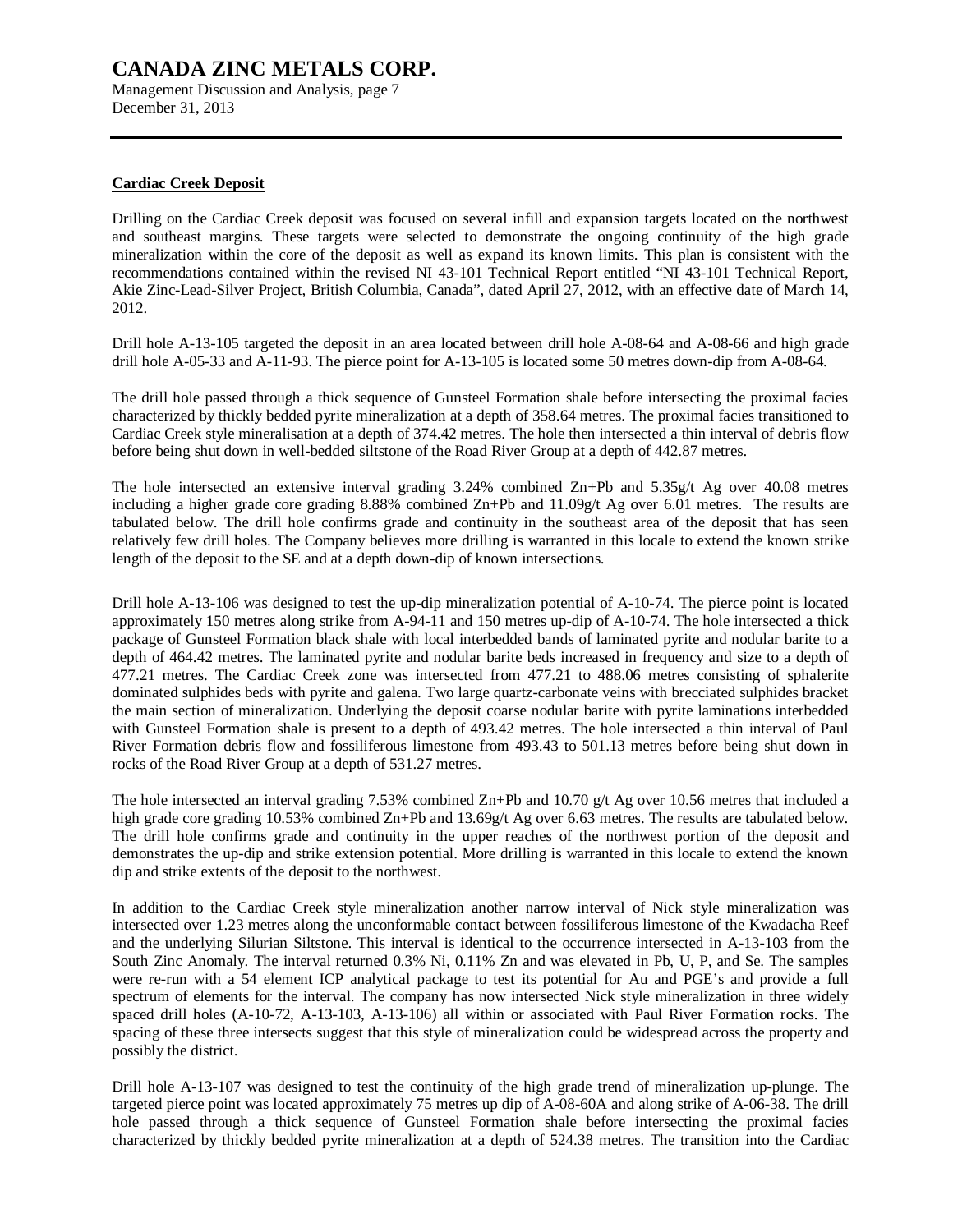Management Discussion and Analysis, page 8 December 31, 2013

Creek zone occurred at a depth of 541.53 metres. The zone is broken into two distinct zones of bedded sulphides and barite separated by a thin shale interbed. The main Cardiac Creek zone was intersected from 541.53 to 568.14 metres and the lower footwall zone extended from 572.47 to 577.26 metres. The hole was shut down at a final depth of 626.36 metres in footwall siltstone of the Road River Group.

The overall envelope of mineralization extended from 534.07 to 577.26 metres and comprised 32.92 metres grading 4.89% combined Zn+Pb and 7.72 g/t Ag. This envelope of mineralization includes both the main and footwall zone. The main Cardiac Creek zone returned 6.57% combined  $\text{Zn+Pb}$  and 10.15 g/t Ag over 20.28 metres including a higher grade core grading 13.88% combined Zn+Pb and 14.39 g/t Ag over 7.24 metres. The lower footwall zone returned 3.09% combined Zn+Pb and 4.93 g/t Ag over 6.98 metres including 5.60% combined Zn+Pb and 8.87 g/t Ag over 3.67 metres. The results are tabulated below.

This drill hole provides valuable infill information in the northwestern area of the deposit and confirms the continuity of the internal high grade zone defined by previous drilling within the core of the deposit. More drilling is warranted in this area to provide additional infill information and to continue to expand the known strike length of the deposit which is open to the northwest. In addition, the continued development of a lower, or footwall zone, to the main Cardiac Creek horizon is an encouraging sign for the Company.

Drill hole A-13-108 was abandoned at shallow depth due to excessive downhole deviation. The hole was restarted as A-13-109 and designed to test the extent of mineralization down dip of A-11-92 and along strike from A-95-16. The drill hole collared into a thick sequence of Gunsteel Formation shale containing an extensive, well mineralized interval of distal facies laminated pyrite and nodular barite from 434.67 to 520.9 metres and from 526.91 to 565.79 metres. The proximal facies, consisting of thickly bedded pyrite and nodular barite, was intersected at 577.51 metres and transitioned into the Cardiac Creek Zone from 634.07 to 655.58 metres. A second weakly developed zone was intersected over 9.79 metres from 667.66 to 677.45 metres and a thin massive sulphide lens was present along the contact between the Gunsteel Formation and the Paul River Formation. The hole was shut down in typical Road River Group calcareous siltstone at a final depth of 746.46 metres.

The hole intersected an extensive interval of mineralization grading over 1.34% combined  $\text{Zn+Pb}$  and 3.02 g/t Ag over 41.91 metres from 615.56 to 677.45 metres that contained several zones of higher grade mineralization. These inclusive intervals are outlined in the table below. The results from this drill hole and those surrounding it confirm the local grade and continuity of the deposit and warrant additional drilling to extend the known strike and dip extents of the deposit to the southeast.

| <b>Drill Hole</b> | From $(m)$ | To(m)  | True Width (m) | $\mathbf{Zn}$ (%) | Pb(%) | $Ag (g/t)^*$ | $\mathbf{Zn} + \mathbf{Pb}$ (%) |
|-------------------|------------|--------|----------------|-------------------|-------|--------------|---------------------------------|
| $A-13-105$        | 357.00     | 411.33 | 40.08          | 2.79              | 0.45  | 5.35         | 3.24                            |
| including         | 377.00     | 404.40 | 20.26          | 4.49              | 0.77  | 7.44         | 5.26                            |
| including         | 392.85     | 404.40 | 8.56           | 6.42              | 1.21  | 9.51         | 7.63                            |
| including         | 395.15     | 403.25 | 6.01           | 7.46              | 1.43  | 11.09        | 8.89                            |
| $A-13-106$        | 476.00     | 488.06 | 10.56          | 6.47              | 1.06  | 10.70        | 7.53                            |
| including         | 476.76     | 486.50 | 8.53           | 7.96              | 1.30  | 13.00        | 9.26                            |
| including         | 477.21     | 484.78 | 6.63           | 9.03              | 1.50  | 13.69        | 10.53                           |

The results from the 2013 drilling on the Cardiac Creek deposit are tabulated below.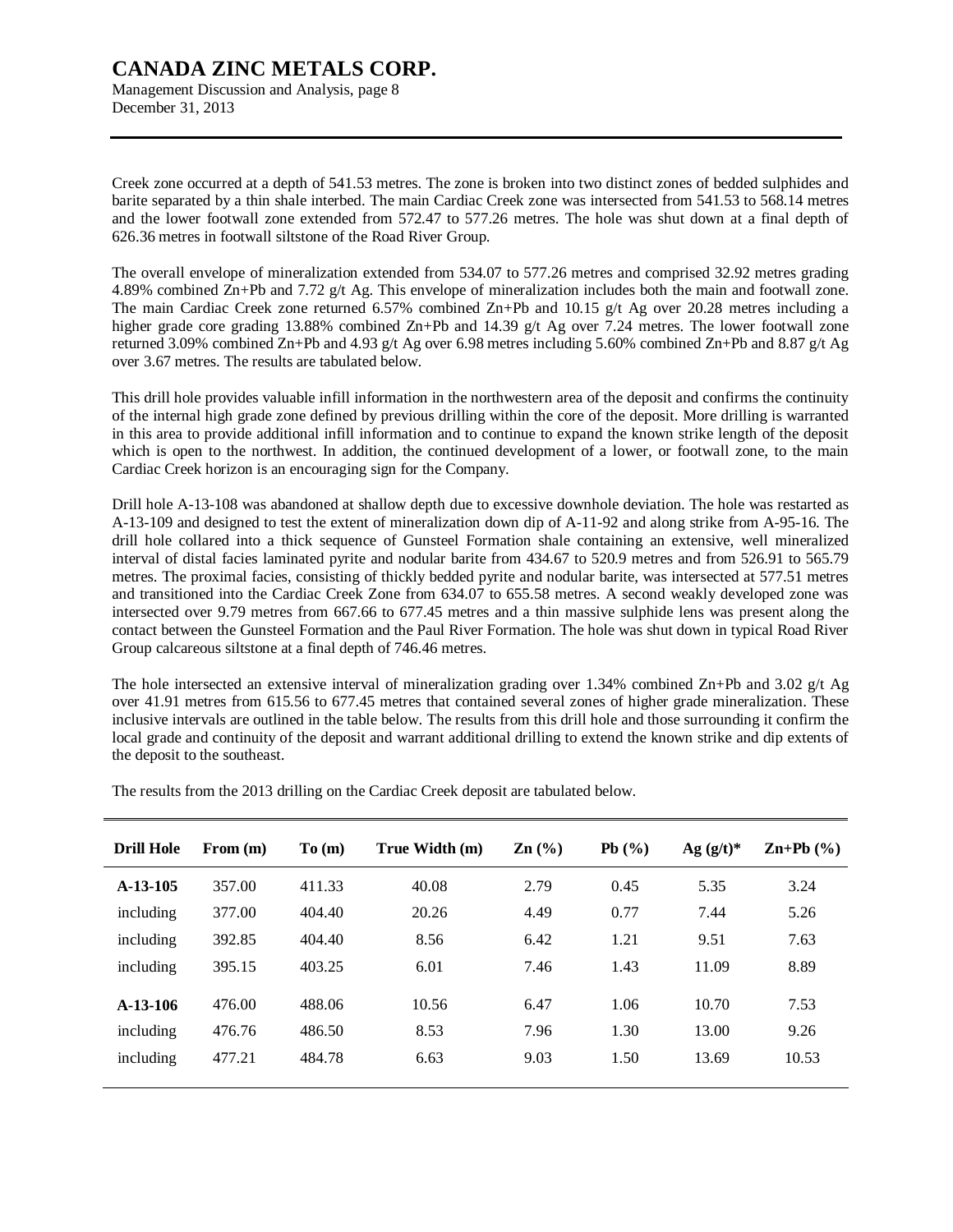Management Discussion and Analysis, page 9 December 31, 2013

| <b>Drill Hole</b> | From $(m)$ | To(m)  | True Width (m) | $\mathbf{Zn}$ (%) | Pb(%) | Ag $(g/t)^*$ | $\mathbf{Zn+Pb}$ $(\% )$ |
|-------------------|------------|--------|----------------|-------------------|-------|--------------|--------------------------|
| $A-13-107$        | 541.53     | 568.14 | 20.28          | 5.55              | 1.02  | 10.15        | 6.57                     |
| including         | 544.70     | 566.13 | 16.33          | 6.59              | 1.22  | 11.50        | 7.81                     |
| including         | 552.34     | 561.83 | 7.24           | 12.08             | 1.80  | 14.39        | 13.88                    |
| and               | 568.14     | 577.26 | 6.98           | 2.71              | 0.39  | 4.93         | 3.09                     |
| including         | 572.47     | 577.26 | 3.67           | 4.89              | 0.71  | 8.87         | 5.60                     |
| $A-13-109$        | 615.56     | 655.58 | 27.09          | 1.50              | 0.20  | 3.69         | 1.70                     |
| including         | 634.07     | 655.58 | 14.58          | 2.47              | 0.33  | 5.31         | 2.80                     |
| including         | 639.00     | 655.58 | 11.24          | 2.95              | 0.41  | 5.98         | 3.37                     |
| including         | 646.06     | 655.58 | 6.45           | 3.31              | 0.57  | 7.66         | 3.88                     |
| and               | 667.66     | 677.45 | 6.63           | 1.00              | 0.16  | 3.13         | 1.17                     |
| including         | 673.40     | 677.45 | 2.74           | 1.53              | 0.25  | 4.00         | 1.77                     |
| and               | 684.12     | 685.30 | 0.80           | 3.64              | 0.08  | 12.07        | 3.72                     |

(\*) Ag values below detection were given a value half of the detection limit for the purposes of weighted averaging.

The four drill holes completed in 2013 on the Cardiac Creek deposit successfully achieved two exploration goals; the confirmation of geometry and continuity of the overall resource envelope and the refinement of knowledge and understanding of the high grade zone. Drill hole A-13-105 and A-13-107 were infill holes targeting extensions of the high grade zone. Both were very comparable to the surrounding pierce points. Drill hole A-13-106 and A-13-109 targeted the edges of the inferred resource in areas expected to represent a continuation of grade. The results successfully achieved this expectation. The new drill results from Cardiac Creek will be incorporated into a planned update for the geological and resource model.

## **A-13-110: Southeast Zone**

Drill hole A-13-110 was designed to test the Cardiac Creek horizon approximately 2.5 kilometres along strike, southeast of the deposit and down-dip of mineralization encountered in hole A-96-22. The hole collared in Gunsteel Formation shale which continued to a depth of 364.77 metres before passing into a thick 80.19 metre interval of siliceous black silty shales of the Paul River Formation. A thin 5.28 metre interval of the Silurian siltstone was intersected at a depth of 444.96 metres. The hole passed through a large fault zone at the base of the Silurian siltstone before intersecting a previously unknown thrust panel of Gunsteel Formation shale. This second panel of Gunsteel Formation shale continued to a depth of 544.20 metres where the hole transitioned back into Silurian Siltstone. The hole was shut down at a depth of 578.82 metres.

Thin intervals of weakly developed mineralization were intersected at 291.04 and 306.78 metres consisting of nodular to laminar barite and faint but thickly bedded pyrite. This mineralization corresponded to a broad interval of zinc enrichment extending from 288.00 to 314.90 metres returning 0.11% Zn. With the discovery of a previously unknown thrust panel of Gunsteel Formation shale the Company will re-evaluate the drill holes in the immediate area to determine whether follow-up targets are warranted.

#### *Akie Underground Development*

In August 2011, the Company received an underground drill permit from the BC government for the Akie project which will facilitate advanced exploration of the Cardiac Creek deposit. Underground drilling is essentially unaffected by weather and will allow year-round operation. Planned development will initially be confined in the footwall of the deposit. Additional development would allow for a bulk ore sample to be taken providing data for pilot plant test work and marketability studies.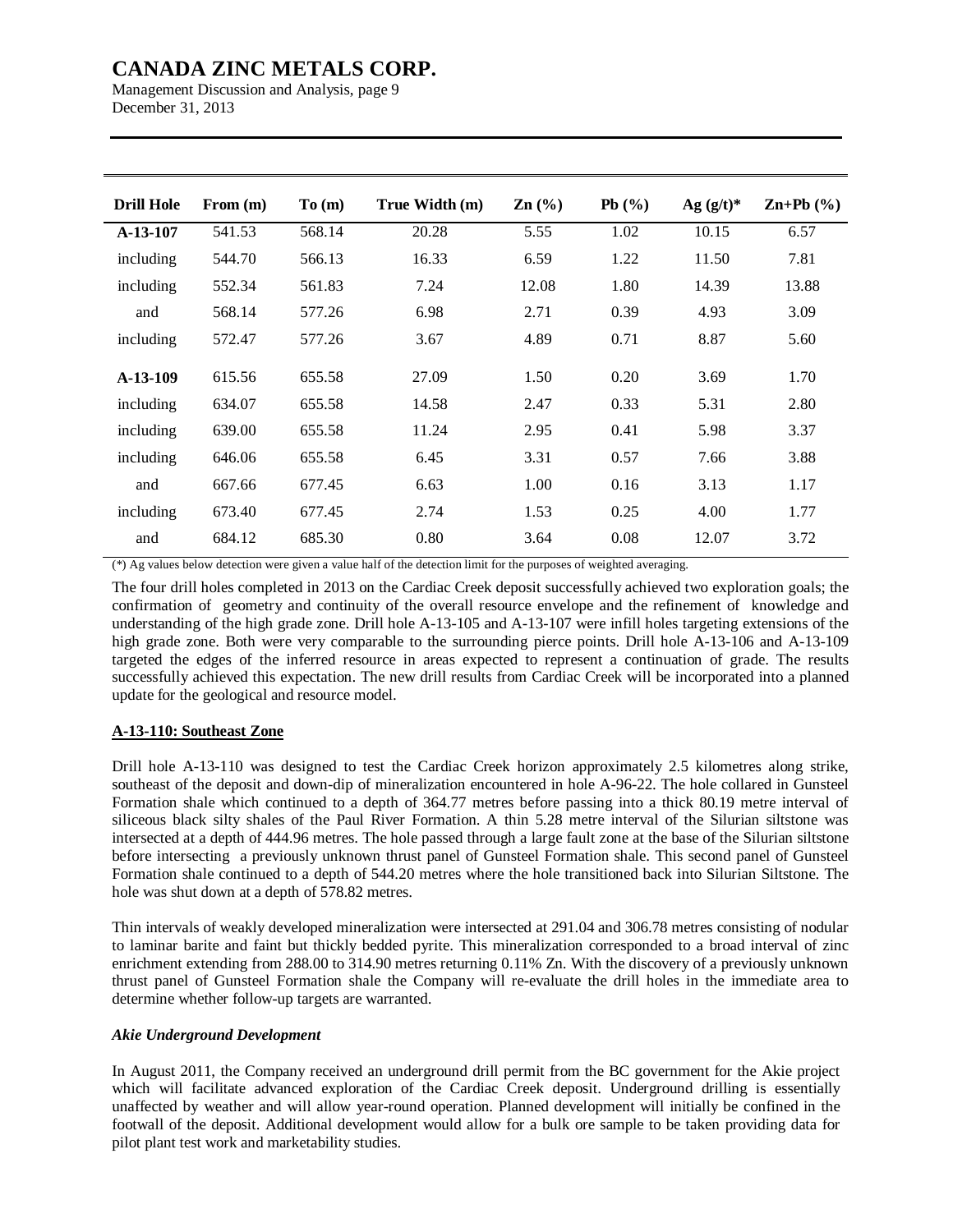Management Discussion and Analysis, page 10 December 31, 2013

The underground drill permit is valid for a period of three years and is the main provincial permit required to build the surface and underground infrastructure required for a comprehensive diamond drill definition program on the Cardiac Creek deposit. The permit was originally issued with a duration date to December 2014 but by application in 2013 the Company has extended the duration date to December 2017.

The planned program is comprised of a first phase of 1,600 metres of underground development followed by 16,000 metres of underground diamond drilling, designed to upgrade the current 43-101 compliant resource to the measured and indicated category. Drill core from underground will be used in a systematic metallurgical sampling program intended to ensure metallurgical sampling across the full spectrum of the deposit. Underground development will also provide important engineering and geotechnical data for a second phase of exploration drilling and bulk sampling, and for future mine design.

The 2011 surface construction program included stripping of the planned underground portal site, preparation of the portal pad, construction of the waste rock dump site, and upgrade of the existing lower access road. The Company anticipates resuming surface work construction with an aim to collaring the underground portal. The Company continues to examine tender bids and costs associated with the planned underground exploration program. Engineering and environmental studies will continue as required to maintain permits in good standing.

#### *Geochemical surveys*

To better define the South Zinc soil anomaly and evaluate the eastern half of the Akie property, an extensive soil sampling program was executed during the 2013 exploration program with over 1,000 samples being collected. The results of this program have clearly defined the boundaries of the South Zinc anomaly, a prominent Zn-Pb soil anomaly measuring 2.25 kilometres long and 600 metres wide. The South Zinc anomaly is located to the southeast of the Cardiac Creek deposit on the eastern side of Silver Creek.

Several significant new soil anomalous trends have been identified, including a prominent linear silver anomaly downslope of the newly discovered Sitka showing on the Silver Creek grid, and a large multi-element Pb-Ag-Zn-Tl anomaly on the West Akie Grid.

#### *Sitka Showing*

Channel and grab sampling on and along-strike of the Sitka Showing has produced significant grade zinc-leadsilver-barite results indicative of a new SEDEX horizon on the eastern Akie Gunsteel thrust panel. Significant channel assay results to-date from Sitka sampling include 5.1% Zn over 0.7 metres from Channel 1, 1.9% Zn over 0.8 metres from Channel 5, and 0.9% Zn, 1.6% Pb & 4014 ppb Ag over 2.4 metres from Channel 3. Grab samples taken along strike of the main showing returned high grade zinc-lead values including 43.55% Zn and 48.95% Pb. The true width, strike extent and depth dimension of the Sitka showing is unknown due to poor exposure at the location.

The Sitka showing is associated with a strong, NW-SE trending open-ended Ag soil anomaly with values consistently exceeding 5,000 ppb and ranging up to 15,765 ppb. This anomaly is situated just below the Gunsteel Formation shale to Silurian siltstone/Kwadacha limestone contact and occurs along a SW facing slope. The anomaly currently measures 1.4 kilometres long and 300 metres wide and appears to be associated with another anomalous Ag trend located 1 kilometre along strike to the southeast. These anomalies are also associated with anomalous values of Zn, Pb, Tl, and Ba. Additional soil sampling, prospecting and mapping will be required to fully evaluate the Sitka showing and the associated soil anomaly.

#### **KECHIKA REGIONAL PROJECT**

In addition to the Akie property, the Company has 100% ownership of a large contiguous group of mineral claims that aggregate to a total of 10 properties that cover 68,000 hectares. The mineral claims stretch a distance of 140 km from the Pie property on the north boundary of the Akie property to the Thro property, near the northern reaches of the Gataga River. The properties cover the extent of the prospective Gunsteel Formation shale which is the known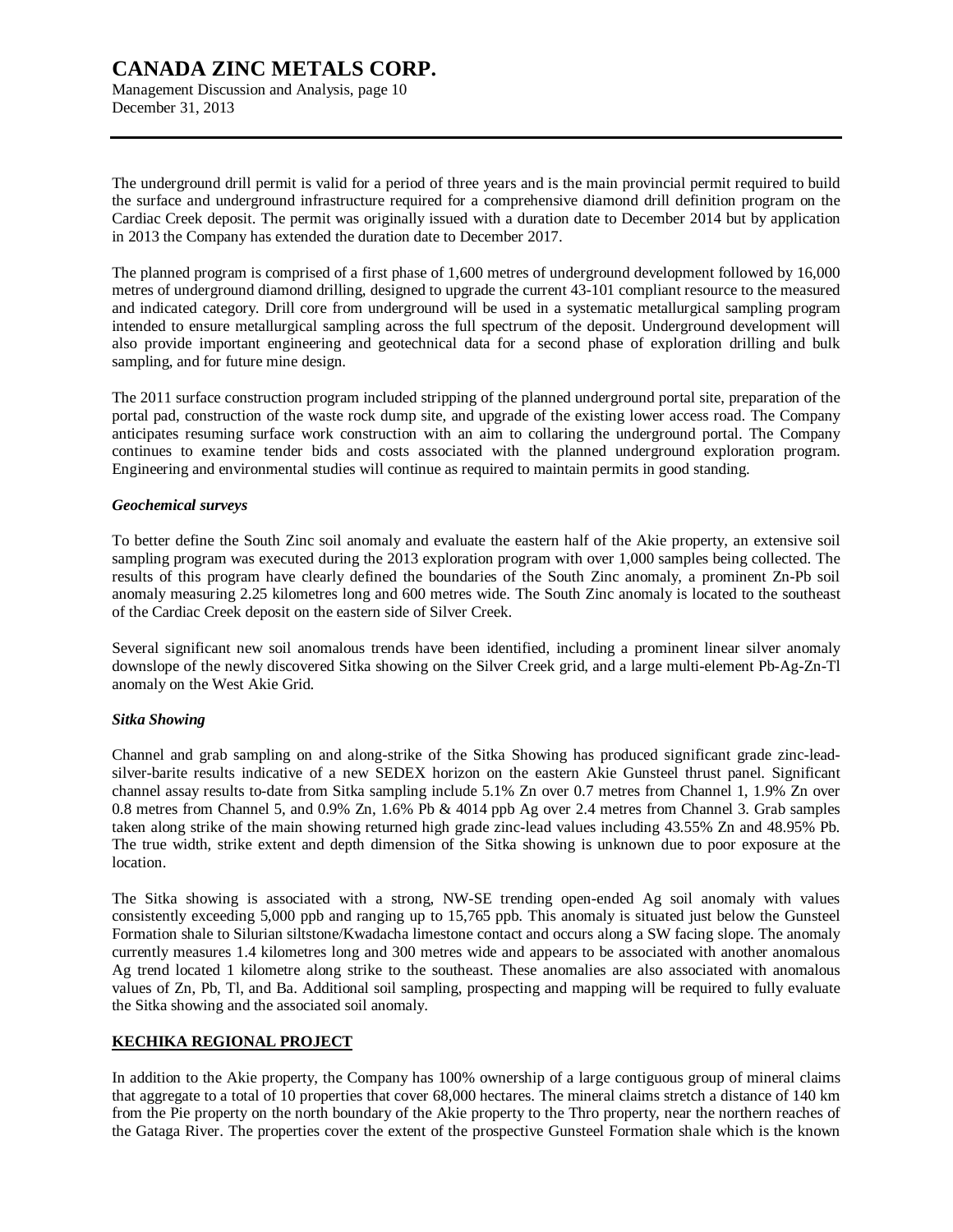## **CANADA ZINC METALS CORP.**  Management Discussion and Analysis, page 11

December 31, 2013

host of SEDEX mineralization in the Kechika Trough.

The southernmost project boundary is located approximately 260 kilometers north-northwest of the town of Mackenzie. The Kechika project includes several properties with significant historical drill intercepts, including the Mt. Alcock property which has yielded a drill intercept of 8.8 metres grading 9.3% Zn+Pb, numerous zinc-leadbarite occurrences, and several regional base metal anomalies. Historical drilling on the Bear-Spa property returned several drill intercepts of  $+10$  metres grading 2.53 to 2.96% combined Zn+Pb and up to 20.6 g/t Ag. There has been no modern follow-up exploration on many of these properties.

On May 15<sup>th</sup>, 2012 the Company announced it had received a NI 43-101 compliant Technical Report entitled "NI 43-101 Technical Report on the Pie Property", dated May 4, 2012 and authored by Tanya Strate, P.Geol., an independent qualified person for the purposes of NI 43-101. The Technical Report highlights the SEDEX Zn-Pb-Ag prospectivity of the property, documents the results of field work completed on the property in 2011, and makes recommendations for further work, including drill testing of several Zn-Pb-Ag mineralization targets. The technical report can be found on SEDAR ([www.sedar.com\).](http://www.sedar.com))

On June 15<sup>th</sup>, 2012 the Company took receipt of a NI 43-101 compliant technical report entitled "NI 43-101" Technical Report on the Mt Alcock Property" dated May 31, 2012 and authored by Tanya Strate, P.Geol., an independent qualified person for the purposes of NI 43-101. Please refer to SEDAR ([www.sedar.com\)](http://www.sedar.com)) to review the report. The Technical Report highlights the history of previous exploration on the property since the 1970's and identifies the prospectivity to host SEDEX Zn-Pb-Ag mineralization. The report documents the results of assessment work completed on the property in 2011, and makes recommendations for further work, including drill testing of the Main barite zone previously drill tested in 1989 and 1990. The property hosts several large soil geochemical anomalies that have never been drill tested and other Zn-Pb-Ag mineralization targets.

#### **Airborne Geophysical Survey**

In August 2012, the Company engaged Geotech Ltd. of Aurora, Ontario to complete a large-scale, 1,526 line kilometre airborne Versatile Time Domain EM (VTEM) geophysical survey over the Akie, Pie and Mt. Alcock properties. The primary goal of the survey was to obtain lithological and structural information near surface and at depth across the properties, as well as define geophysical responses for Gunsteel shale stratigraphy and the Cardiac Creek deposit. This is the first modern airborne geophysical survey undertaken on the Company's mineral tenures.

The survey had a nominal line spacing of 200 metres but was tightened to 100 metre spacing over key areas of interest such as the Cardiac Creek deposit. The primary goal of the survey was to obtain lithological and structural information near surface and at depth across the three properties, as well as define a geophysical response directly from the Cardiac Creek deposit.

The results generated from the VTEM data indicate an excellent correlation between EM conductivity and mapped geological and structural features. The Devonian Gunsteel Formation black shale, known host to the mineralized occurrences in the belt, is easily identified as a conductive trend and can be traced across the Akie and Pie properties. Additionally, the interpreted western thrust panel of rocks, which have been tentatively assigned to the Gunsteel Formation, and which hosts the GPS barite showing, has a similar conductive trend and was also traceable across the two properties. Other key lithological units such as the Kechika Group siltstone and limestone of the Kwadacha Reef are also discernible by variation in conductivity and resistivity.

In 2013, the Company completed a VTEM airborne survey over the remainder of the Kechika Regional properties using Geotech Ltd. A total of 2,795 line kilometres were flown. The final dataset has now been received and is currently being reviewed. An interpretative report is planned for completion in early 2014.

#### **Agreement with Teck and Korea Zinc**

On September 6, 2013, the Company entered into the Agreement with Teck that that would see Teck acquire up to a 70% interest in the Company's Pie, Cirque East and Yuen properties (the "Property"), three of the 10 regional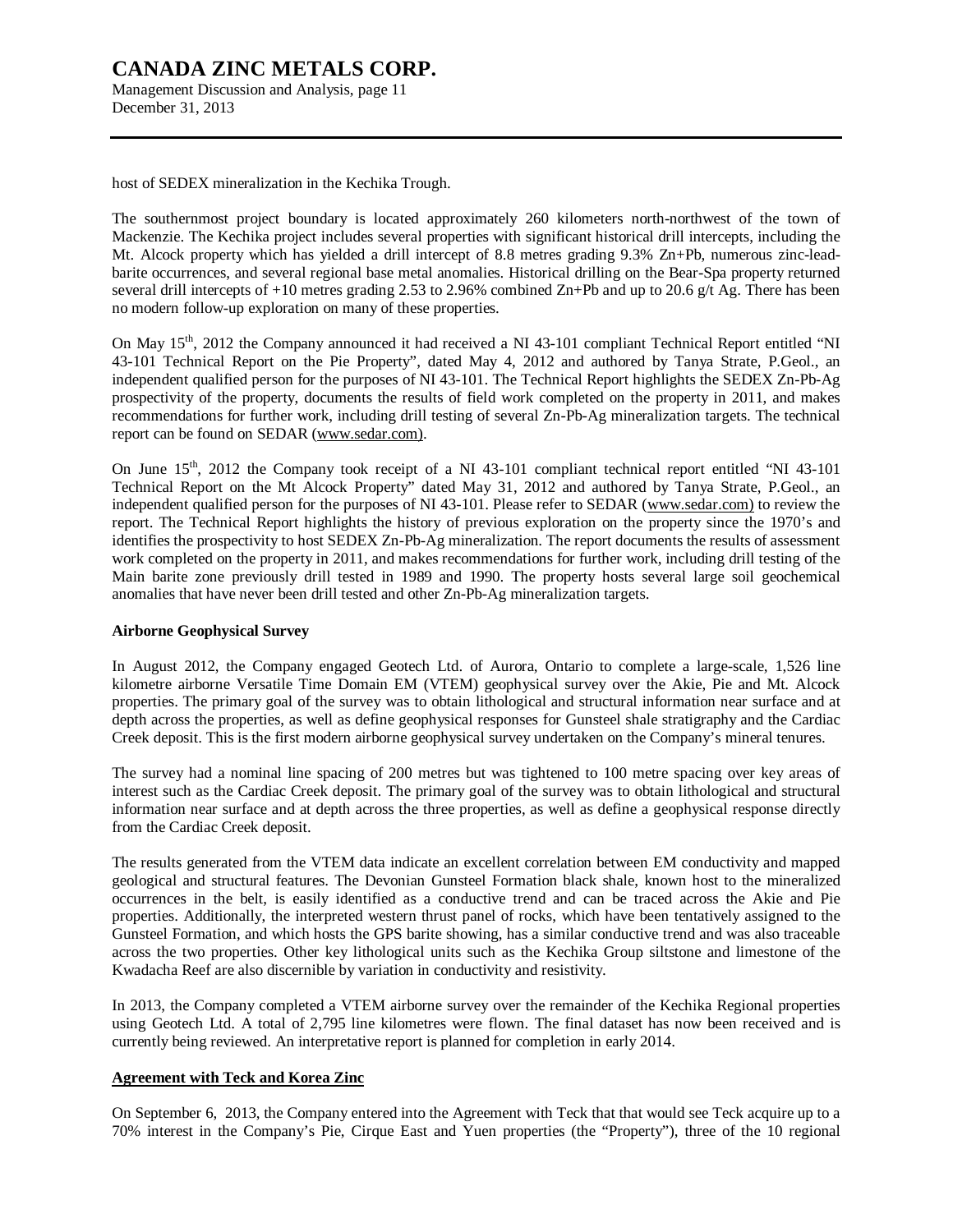Management Discussion and Analysis, page 12 December 31, 2013

properties that make up the Kechika Regional Project.

The Agreement outlines two options (the "Options") that are subject to certain expenditure requirements as outlined below:

- Under the first Option, Teck can earn an undivided 51% interest in and to the Property by incurring a cumulative aggregate of \$3,500,000 in exploration expenditures on the Property on or before September 30, 2017, with \$500,000 in exploration expenditures to be completed on or before September 30, 2014 and \$1,500,000 in cumulative exploration expenditures to be completed on or before September 30, 2015.
- Under the second Option, Teck may elect to acquire an additional 19% interest in the Property for a total of 70%, by incurring an additional \$5,000,000 in exploration expenditures (for a total aggregate of \$8,500,000 in exploration expenditures) on the Property on or before September 30, 2019.

Subject to one or more of the Options being exercised, Teck and the Company will form a joint venture to continue with exploration and, if warranted, development of the Property. Thereafter each party will fund its pro-rated share of exploration expenditures on the Property or incur dilution. If a party's Joint Venture interest is reduced below 10% then that party's interest will be converted to a 5% Net Profits Royalty interest in the Property.

Portions of the Property fall within the area of interest provisions of the Teck and Korea Zinc joint venture (the "T-KZ JV") on their adjoining Cirque property. Korea Zinc elected to include the Agreement under the T-KZ JV and delivered Notice of Participation in the Agreement to the Company in November of 2013. Teck and Korea Zinc each hold a 50% interest in the T-KZ JV and will share any interest which may be acquired under the Agreement.

#### **Yuen North**

The Company added additional mineral claims in early 2014 to its 100% owned Kechika Regional Project. The new property, designated Yuen North, lies between and is contiguous with the Mt. Alcock property to the north, and the Yuen Property to the south. The Yuen North property measures approximately 2,687 hectares and extends claim coverage over an inferred western panel of Gunsteel Formation shale by a strike length of approximately 5 kilometres. The interpreted western panel is along strike of Teck's Cirque deposit located approximately 14 kilometres to the southeast.

Historical work on the property includes detailed geological mapping and rock and soil sampling. Mapping has identified the prospective Gunsteel Formation shale in two thrust panels that is host to numerous barite showings. Soil sampling demonstrated that these showings are coincident with several linear barium-lead  $\pm$  zinc anomalies over a strike length of approximately 4 kilometres.

The Yuen North area was coincidently flown this summer by the Company as part of its 2013 VTEM Airborne Geophysical Survey. Preliminary examination of the data shows several strong parallel linear conductive trends similar to the distinctive EM signature of the Gunsteel Formation shale known from the Akie and Pie properties. The conductive trends connect the Yuen property to the Mt Alcock property, adding a collective 15 kilometres of strike extent of the prospective western panel of interpreted Gunsteel Formation shale.

The Yuen North property is a natural addition to the Company's Kechika Regional Project with favorable geology and positive historical geochemical survey results coupled with conductive trends from the current VTEM geophysical survey data. The Company is examining all historical data and planning follow-up sampling and mapping.

#### **2014 Exploration Program**

The Company is actively planning the 2014 summer exploration program. Tentative plans include additional drilling on the Cardiac Creek deposit, and mapping and geochemical sampling on select Akie and Kechika regional targets. The program is anticipated to commence in June 2014.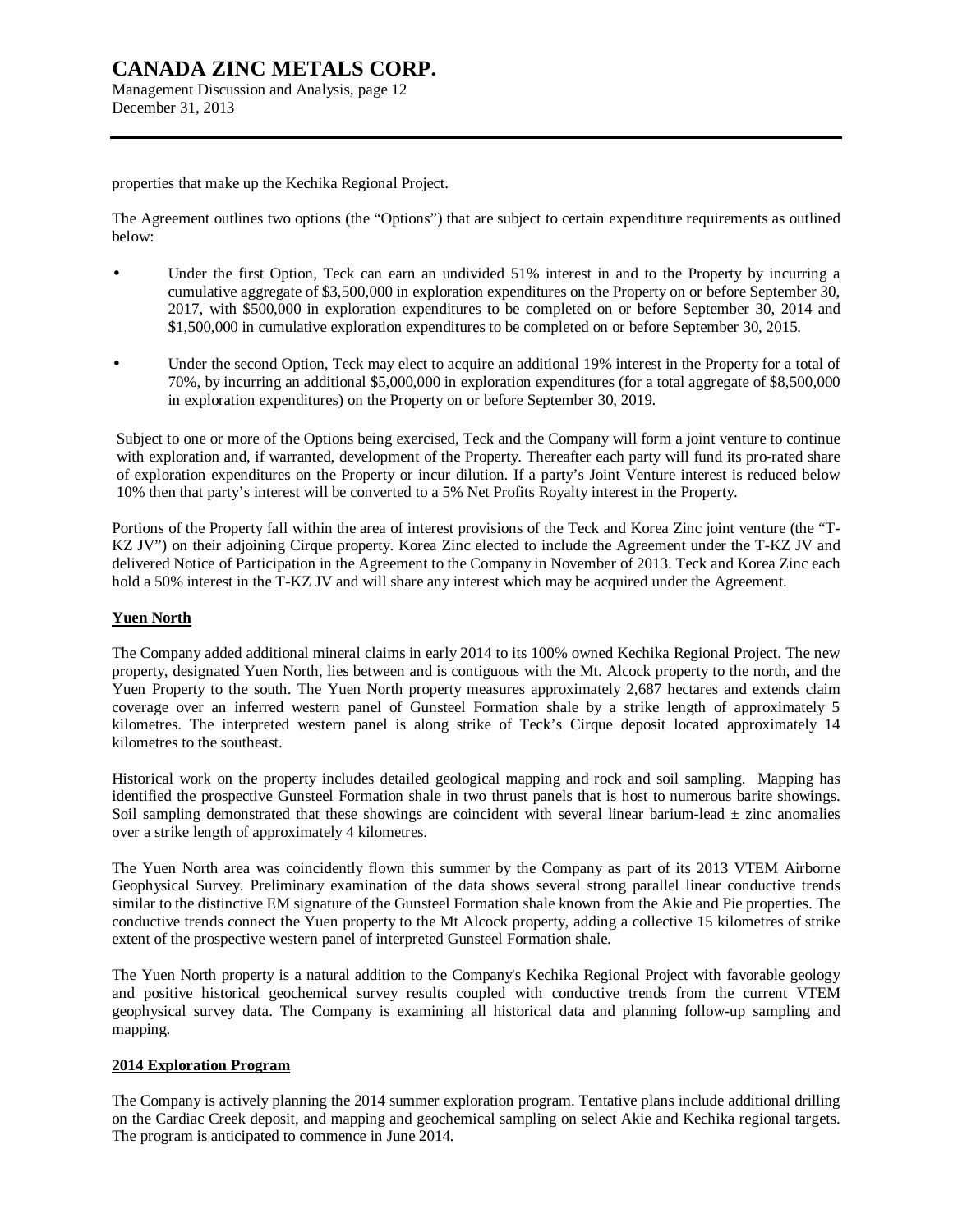Management Discussion and Analysis, page 13 December 31, 2013

## **Summary of exploration expenditures incurred on various properties:**

|                                    |              | <b>Akie Property</b> |                   | <b>Kechika Regional</b> |               | <b>Total</b> |
|------------------------------------|--------------|----------------------|-------------------|-------------------------|---------------|--------------|
| <b>Acquisition Costs:</b>          |              |                      |                   |                         |               |              |
| Balance, June 30, 2012             | $\mathbb{S}$ | 24,175,329           | \$                | 330,343                 | $\mathbb{S}$  | 24,505,672   |
| Additions                          |              |                      |                   | 91                      |               | 91           |
| Balance, June 30, 2013             |              | 24,175,329           |                   | 330,434                 |               | 24,505,763   |
| Additions                          |              |                      |                   | 1,648                   |               | 1,648        |
| Balance, December 31, 2013         | \$           | 24,175,329           | $\boldsymbol{\$}$ | 332,082                 | \$            | 24,507,411   |
| <b>Deferred exploration costs:</b> |              |                      |                   |                         |               |              |
| Balance, June 30, 2012             | $\mathbb{S}$ | 34,088,951           | \$                | 3,049,287               | <sup>\$</sup> | 37,138,238   |
| Airborne survey                    |              | 80,109               |                   | 506,216                 |               | 586,325      |
| Camp equipment, depreciation       |              | 76,249               |                   |                         |               | 76,249       |
| Camp operating                     |              | 131,900              |                   | 133,755                 |               | 265,655      |
| Drilling                           |              | 30,459               |                   |                         |               | 30,459       |
| Geology                            |              | 194,779              |                   | 87,739                  |               | 282,518      |
| Geotechnical program               |              | 2,244                |                   |                         |               | 2,244        |
| Underground development            |              | 25,580               |                   |                         |               | 25,580       |
| Community consultations            |              | 200,000              |                   |                         |               | 200,000      |
| <b>Environmental studies</b>       |              | 202,364              |                   |                         |               | 202,364      |
| Less:                              |              |                      |                   |                         |               |              |
| <b>METC</b>                        |              | (270, 018)           |                   |                         |               | (270, 018)   |
| <b>Balance, June 30, 2013</b>      |              | 34,762,617           |                   | 3,776,997               |               | 38,539,614   |
| Airborne survey                    |              |                      |                   | 174,686                 |               | 174,686      |
| Camp equipment, reclassification   |              | (36,087)             |                   |                         |               | (36,087)     |
| Camp equipment, depreciation       |              | 59,810               |                   |                         |               | 59,810       |
| Drilling                           |              | 1,898,917            |                   | 446,834                 |               | 2,345,751    |
| Geology                            |              | 10,227               |                   | 17,801                  |               | 28,028       |
| Community consultations            |              | 220,000              |                   |                         |               | 220,000      |
| Environmental studies and permit   |              |                      |                   |                         |               |              |
| compliance monitoring              |              | 57,285               |                   |                         |               | 57,285       |
| Less:<br><b>METC</b>               |              | (170, 349)           |                   |                         |               | (170, 349)   |
| Balance, December 31, 2013         | \$           | 36,802,420           | \$                | 4,416,318               | \$            | 41,218,738   |
|                                    |              |                      |                   |                         |               |              |
| Total June 30, 2012                | \$           | 58,264,280           | \$                | 3,379,630               | \$            | 61,643,910   |
| Total June 30, 2013                | $\mathbb{S}$ | 58,937,946           | \$                | 4,107,431               | $\mathbb{S}$  | 63,045,377   |
| Total December 31, 2013            | \$           | 60,977,749           | \$                | 4,748,400               | \$            | 65,726,149   |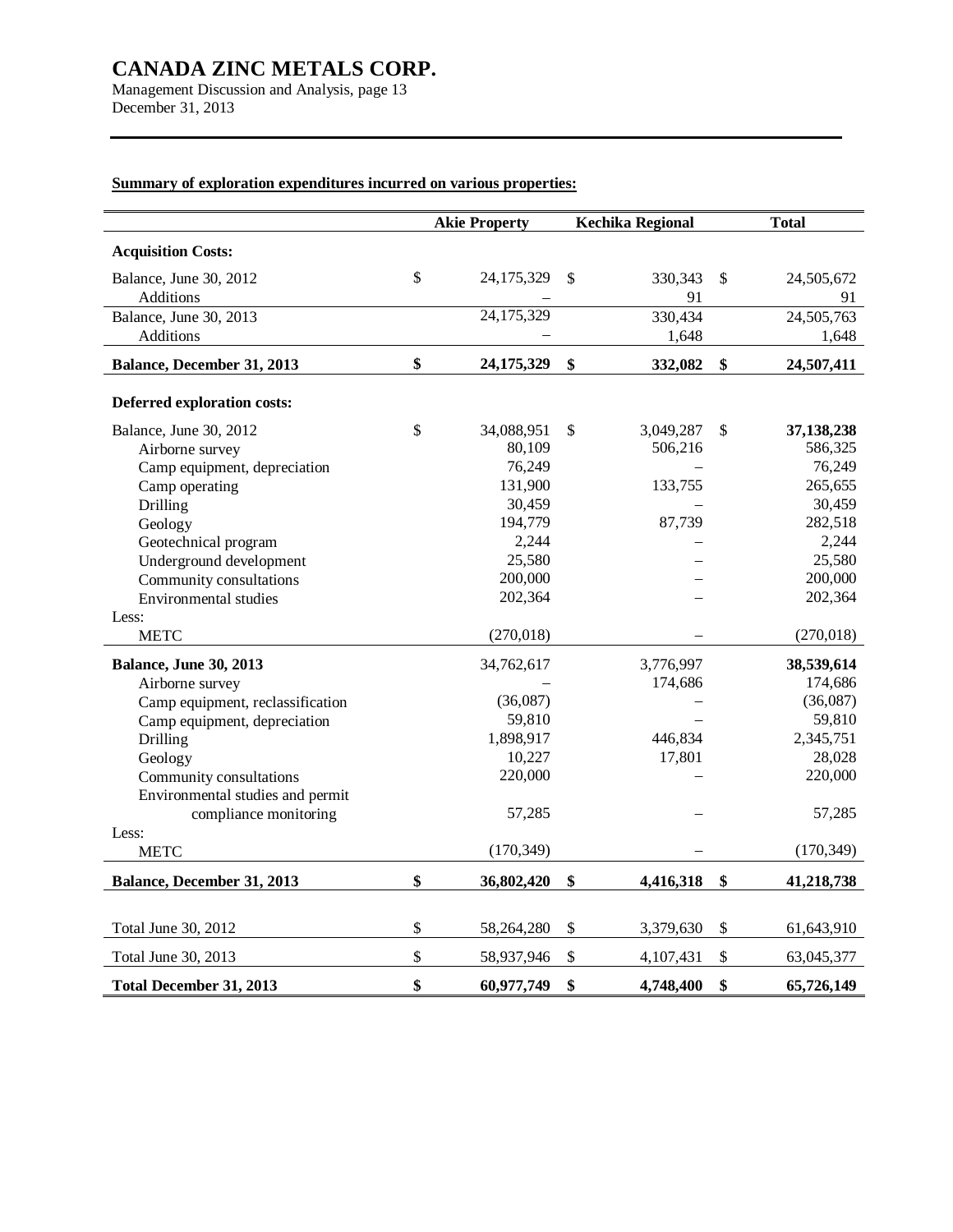Management Discussion and Analysis, page 14 December 31, 2013

#### **1.3 Selected Annual Information**

The following is a summary of certain financial information concerning the Company for each of the last three most recently completed financial years.

|                                                              |                   |    | Years ended |    |             |
|--------------------------------------------------------------|-------------------|----|-------------|----|-------------|
|                                                              | 2013              |    | 2012        |    | 2011        |
|                                                              | (IFRS)            |    | (IFRS)      |    | (IFRS)      |
| Interest and other income                                    | \$<br>197,038     | S. | 241,234     | S  | 249,033     |
| Net Loss                                                     | \$<br>(1,861,866) | S  | (1,590,656) | \$ | (3,064,185) |
| Loss per share                                               | (\$0.02)          |    | (S0.01)     |    | $(\$0.03)$  |
| Total assets                                                 | \$<br>78,868,023  | \$ | 78,271,595  | \$ | 81,527,157  |
| Total long term liabilities                                  | \$<br>1,761,000   | \$ | 1,466,000   | \$ | 1,413,000   |
| Cash dividends declared per<br>share for each class of share | \$<br>Nil         | \$ | Nil         | S  | Nil         |

#### **1.4 Results of Operations**

The following is a discussion of the financial condition, changes in financial condition and results of operations of the Company for the six months ended December 31, 2013 and 2012.

During the six months ended December 31, 2013, the Company reported a loss before comprehensive loss of \$902,858 or \$0.006 per share compared to a loss before comprehensive loss of \$777,082 or \$0.006 per share during the same period in fiscal 2012, an increase in net loss of \$125,776.

The table below details certain non-cash transactions that for the purposes of this discussion have been excluded from the reported net loss to produce an adjusted net loss that forms a better basis for comparing and assessing the Company's period-over-period operating results and requirements.

|                                                       | Six months ended December 31, |             |    |            |  |  |  |
|-------------------------------------------------------|-------------------------------|-------------|----|------------|--|--|--|
|                                                       |                               | 2013        |    | 2012       |  |  |  |
|                                                       |                               | (IFRS)      |    | (IFRS)     |  |  |  |
| Net comprehensive loss for the period                 | \$                            | (1,502,054) | \$ | (951, 312) |  |  |  |
| Adjustment for change in FMV of marketable securities |                               | 599.196     |    | 174.230    |  |  |  |
| Net loss before comprehensive loss                    |                               | (902, 858)  |    | (777,082)  |  |  |  |
| Deferred income tax recovery                          |                               | (276, 493)  |    |            |  |  |  |
| Net loss before income taxes                          |                               | (1,179,351) |    | (777,082)  |  |  |  |
| Depreciation                                          |                               | 2.465       |    | 2.666      |  |  |  |
| Share-based compensation expense                      |                               | 551,285     |    | 29.349     |  |  |  |
| Gain on sale of marketable securities                 |                               |             |    | (1,945)    |  |  |  |
| Loss on write-off of equipment                        |                               | 377         |    |            |  |  |  |
| Adjusted net loss for the MD&A discussions $(1)$      |                               | (625, 224)  |    | (747, 012) |  |  |  |

(1) Adjusted net loss for the period is not a term recognized under IFRS.

#### Interest income

Total interest income for the six months ended December 31, 2013 was \$89,030 compared to \$94,699 in the same period last year. The Company earns interest on its bank treasury account and reclamation bonds, which are deposited in guaranteed investment certificates through a financial institution.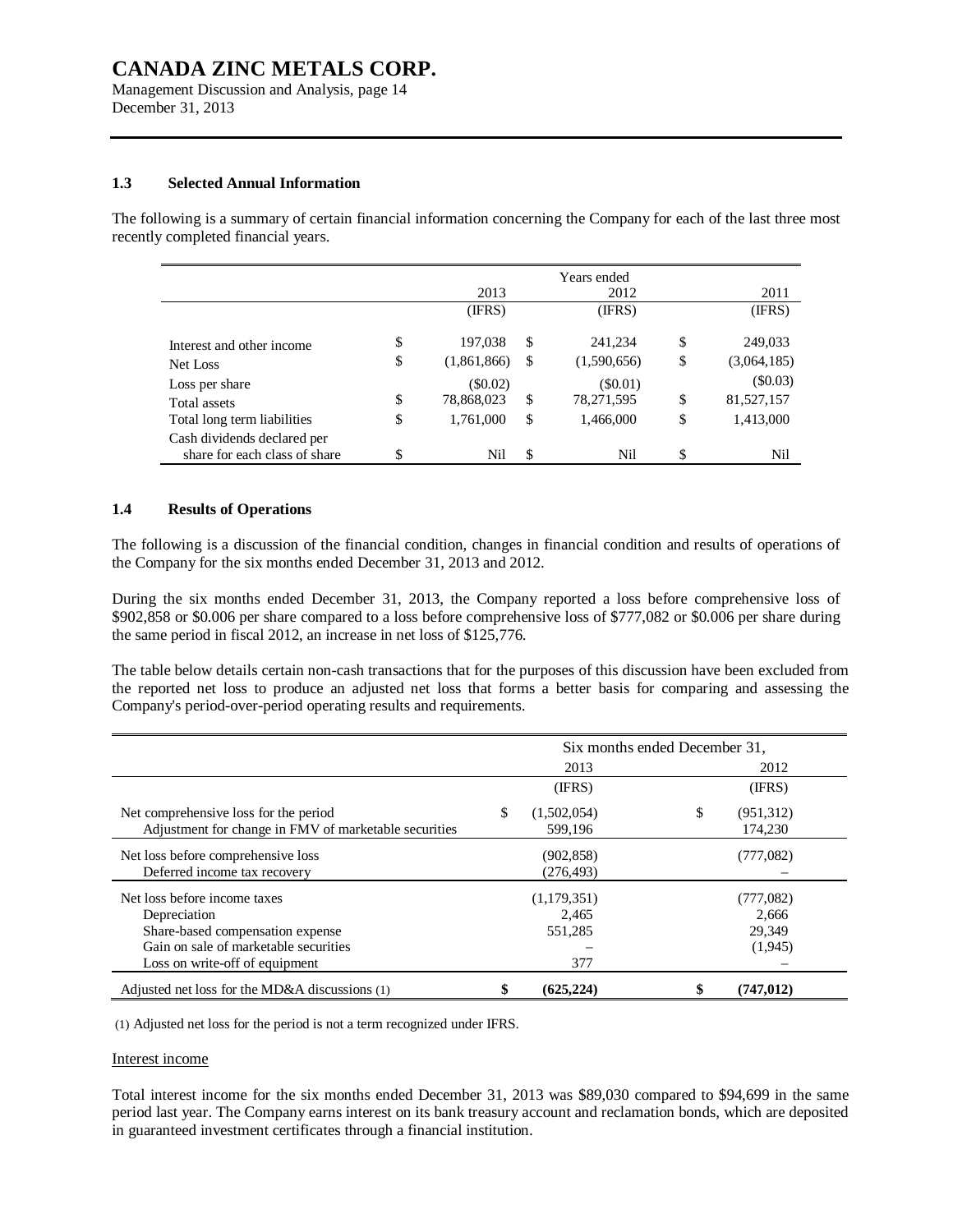Management Discussion and Analysis, page 15 December 31, 2013

#### Other income

During the six months ended December 31, 2013, the Company earned administration fees of \$18,254 (2012 - \$Nil) for conducting exploration activities on behalf of third parties. In addition, after completing 4,000 metres of drilling during the 2013 exploration program, the Company recovered its exploration drilling advance of \$61,905 paid as a standby fee in 2012.

#### General and administration expenses

Total general and administration expenses increased by \$475,745 primarily due to increases in flow-through taxes of \$15,952, office and miscellaneous of \$14,183, professional fees of \$6,665, regulatory fees of \$3,884, rent of \$15,165, share-based compensation expense of \$521,936 and wages and benefits of \$49,400, offset by decreases in bonuses of \$36,099, investor relations fees of \$56,305 and travel and promotion of \$58,898.

During the six months ended December 31, 2013, the Company paid bonuses totalling \$26,901 (2012 - \$63,000) to companies controlled by directors and officers of the Company.

The decrease in investor relations fees was due to decreased investor relation activities in Europe.

The decrease in travel and promotion expenses was primarily due to lower travel expenses incurred during the period. The higher travel expenses in fiscal 2013 resulted from the Company's senior management trip to a mining conference in London in December of 2012 and European road show conducted for existing and potential investors.

The increase in professional fees resulted primarily from additional legal services retained in connection with the Agreement with Teck.

The increase in rent was due to rental costs for external storage of drilling samples and rent of geologists' office. These costs were treated as operating costs during the current period instead of being capitalized in exploration and evaluation assets in the past.

The increase in wages and benefits during the current period resulted from lower salary expenses in fiscal 2013 due to a temporary reduction in the Company's staffing.

The Company recognizes compensation expense for all stock options granted, using the fair value based method of accounting and any cash paid on the exercise of stock options is added to the stated value of common shares. During the six months ended December 31, 2013, 1,740,000 stock options were granted to directors, officers, employees and consultants of the Company, exercisable for a period of 10 years, at a price of \$0.39 per share. The Company recorded share-based compensation expense of \$551,285 (2012 –\$29,349) on the vested portion of the options granted.

During the six months ended December 31, 2013, the Company accrued \$15,952 in flow-through Part XII.6 tax (2012 - \$Nil). The tax liability resulted from a "look-back" renunciation of qualifying exploration expenditures to the flowthrough share subscribers in connection with the November 2012 private placement. As at December 31, 2013, the Company incurred the required exploration expenditures of \$3,000,000, and accrued a total of \$74,670 in flowthrough Part XII.6 tax.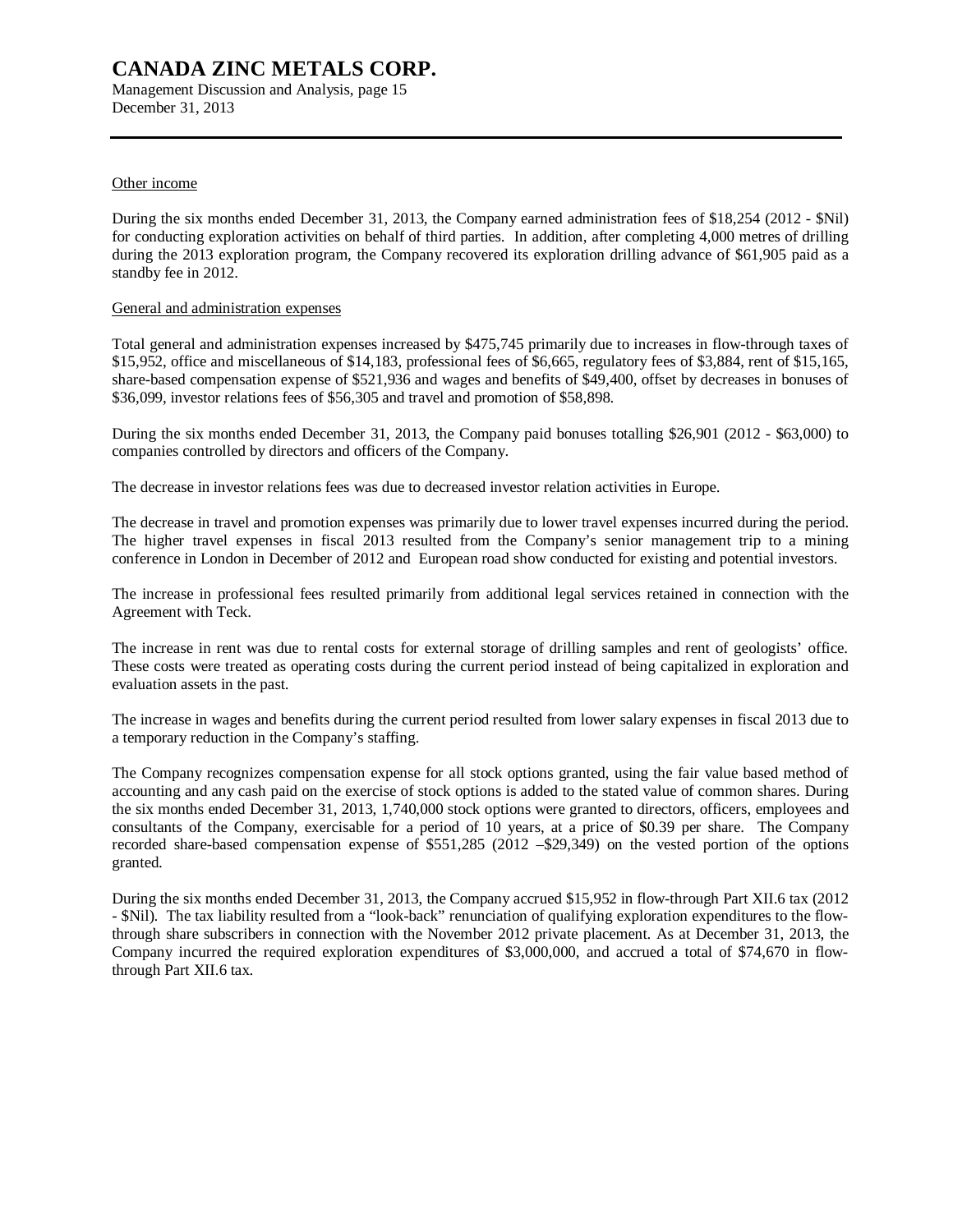Management Discussion and Analysis, page 16 December 31, 2013

#### **1.5 Summary of Quarterly Results**

The following is a summary of certain consolidated financial information concerning the Company for each of the last eight reported quarters:

| Quarter ended      | Interest income and<br>other income | Net loss before<br>comprehensive loss |   | Loss per share |
|--------------------|-------------------------------------|---------------------------------------|---|----------------|
| December 31, 2013  | \$<br>104,768                       | \$<br>(826, 475)                      | S | (0.00)         |
| September 30, 2013 | 65,729                              | (76, 383)                             |   | (0.00)         |
| June 30, 2013      | 53,446                              | (661,091)                             |   | (0.01)         |
| March 31, 2013     | 48,894                              | (423, 693)                            |   | (0.01)         |
| December 31, 2012  | 46,710                              | (412,584)                             |   | (0.00)         |
| September 30, 2012 | 47,988                              | (364, 498)                            |   | (0.00)         |
| June 30, 2012      | 54,178                              | (531, 016)                            |   | (0.01)         |
| March 31, 2012     | 46,972                              | (281, 615)                            |   | (0.00)         |

The increase in loss for the quarter ended December 31, 2013 was primarily due to share-based compensation expense of \$548,100 recorded for the 1,740,000 stock options granted to directors, officers, employees and consultants of the Company during the period.

The decrease in loss for the quarter ended September 30, 2013 was primarily due to deferred income tax recovery of \$245,579 as a result of amortization of the flow-through premium liability, which arose in connection with the flowthrough private placement of the Company completed in November 2012.

The increase in loss for the quarter ended June 30, 2013 was primarily due to deferred income tax expense of \$233,993.

The increase in loss for the quarter ended June 30, 2012 was due to a loss on non-recoverable exploration advances of \$93,072 and deferred income tax expense of \$53,000.

#### **1.6/1.7 Liquidity and Capital Resources**

The Company reported working capital of \$12,010,901 at December 31, 2013 compared to working capital of \$14,625,726 at June 30, 2013, representing a decrease in working capital of \$2,614,825. The decrease in working capital was a result of exploration and evaluation and general administrative expenditures offset by proceeds from the financings of \$1,345,040 completed by the Company during the period. Net cash decreased by \$2,192,966 from \$13,028,707 at June 30, 2013 to \$10,835,741 at December 31, 2013.

During the six months ended December 31, 2013, the Company utilized its cash and cash equivalents as follows:

- (a ) \$622,365 was used in operating activities, consisting primarily of general and administrative expenditures and changes in non-cash items;
- (b ) \$2,773,580 was used for exploration of mineral resource properties and \$37,057 was used for acquisition of equipment and camp upgrades;
- (c ) \$63,665 was used for the purchase of marketable securities;
- (d ) \$10,712 was used for the purchase of 49,500 common shares of the Company at a weighted average price of \$0.21 per share under the Normal Course Issuer Bid ("NCIB"), which commenced on July 31, 2009 and was subsequently extended in August 2010, 2011, 2012 and 2013;
- (e ) \$1,301,913 was received from the private placements net of regulatory filing fees of \$43,127; and
- (f ) \$12,500 was received from exercise of 50,000 share options at a price of \$0.25.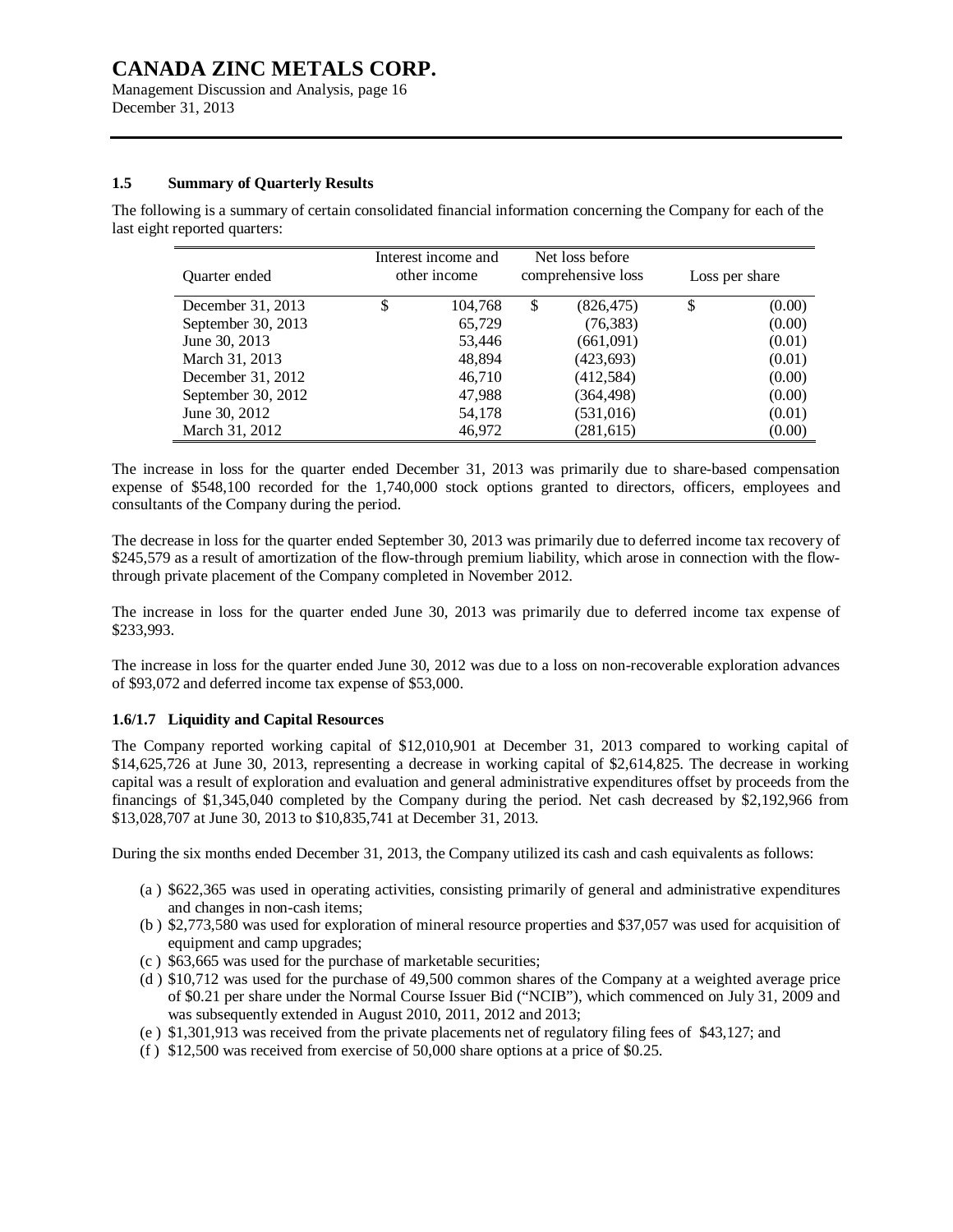Management Discussion and Analysis, page 17 December 31, 2013

The Company is engaging in a NCIB because it believes that the market price of its common shares at times does not properly reflect the underlying value of the Company. The purpose of the bid is to reduce dilution of the Company's shares and to enhance the potential future value of the common shares which remain outstanding, thus increasing long term shareholder value. Purchases connected with this bid will be conducted through Canaccord Genuity Corp.'s offices in Vancouver. The Company will pay the market price of the common shares at the time of acquisition and will not purchase more than 2% of the total issued and outstanding common shares within any 30 day period.

Current assets excluding cash as at December 31, 2013 include receivables of \$85,627, which consisted of HST recoverable of \$83,017 and interest receivable on security deposits of \$2,610, recoverable mineral exploration tax credits ("METC") of \$1,037,195, prepaid expenses of \$5,010 and marketable securities with a fair market value of \$543,449. Current assets excluding cash as at June 30, 2013 include receivables of \$42,809, which consisted of HST recoverable of \$42,210, interest receivable on short-term investments of \$539 and other receivables of \$60, recoverable mineral exploration tax credits ("METC") of \$826,103, prepaid expenses of \$10,255 and marketable securities with a fair market value of \$1,078,980.

The Company applied for the 20% BC METC and the enhanced tax credit of an additional 10% for Mountain Pine Beetle affected areas, on qualified mining exploration costs incurred by the Company in fiscal 2012 and 2013. The 2012 BC METC refund of \$740,349 was received in February 2014, and the 2013 METC application for \$296,846 is pending assessment by Canada Revenue Agency.

Current liabilities as at December 31, 2013 consisted of trade payables and accrued liabilities of \$478,958, mainly consisting of exploration invoices and accrued flow-through Part XII.6 tax of \$74,670, amounts due to related parties of \$17,163 and flow-through premium liability recorded in connection with the December 2013 private placement of \$126,756. The flow-through premium liability does not represent a cash liability to the Company and will be fully amortized to the statement operations and comprehensive loss once the Company incurs \$845,040 in exploration expenditures qualifying for the flow-through program. Current liabilities as at June 30, 2013 consisted of trade payables and accrued liabilities of \$342,818, amounts due to related parties of \$18,310 and flow-through premium liability of \$276,493.

The other sources of funds potentially available to the Company are through the exercise of outstanding stock options and share purchase warrants. See Item 1.15 – Other Requirements – Summary of Outstanding Share Data. There can be no assurance, whatsoever, that any or all of these outstanding exercisable securities will be exercised.

The Company has and may continue to have capital requirements in excess of its currently available resources. In the event the Company's plans change, its assumptions change or prove inaccurate, or its capital resources in addition to projected cash flow, if any, prove to be insufficient to fund its future operations, the Company may be required to seek additional financing. Although the Company has been successful in raising the above funds, there can be no assurance that the Company will have sufficient financing to meet its future capital requirements or that additional financing will be available on terms acceptable to the Company in the future.

The Company's overall success will be affected by its current or future business activities. The Company is currently in the process of acquiring and exploring its interests in resource properties and has not yet determined whether these properties contain mineral deposits that are economically recoverable. The continued operations of the Company and the recoverability of expenditures incurred in these resource properties are dependent upon the existence of economically recoverable reserves, securing and maintaining title and beneficial interest in the properties, obtaining necessary financing to explore and develop the properties, and upon future profitable production or proceeds from disposition of the resource properties.

The Company is exposed in varying degrees to a variety of financial instrument related risks.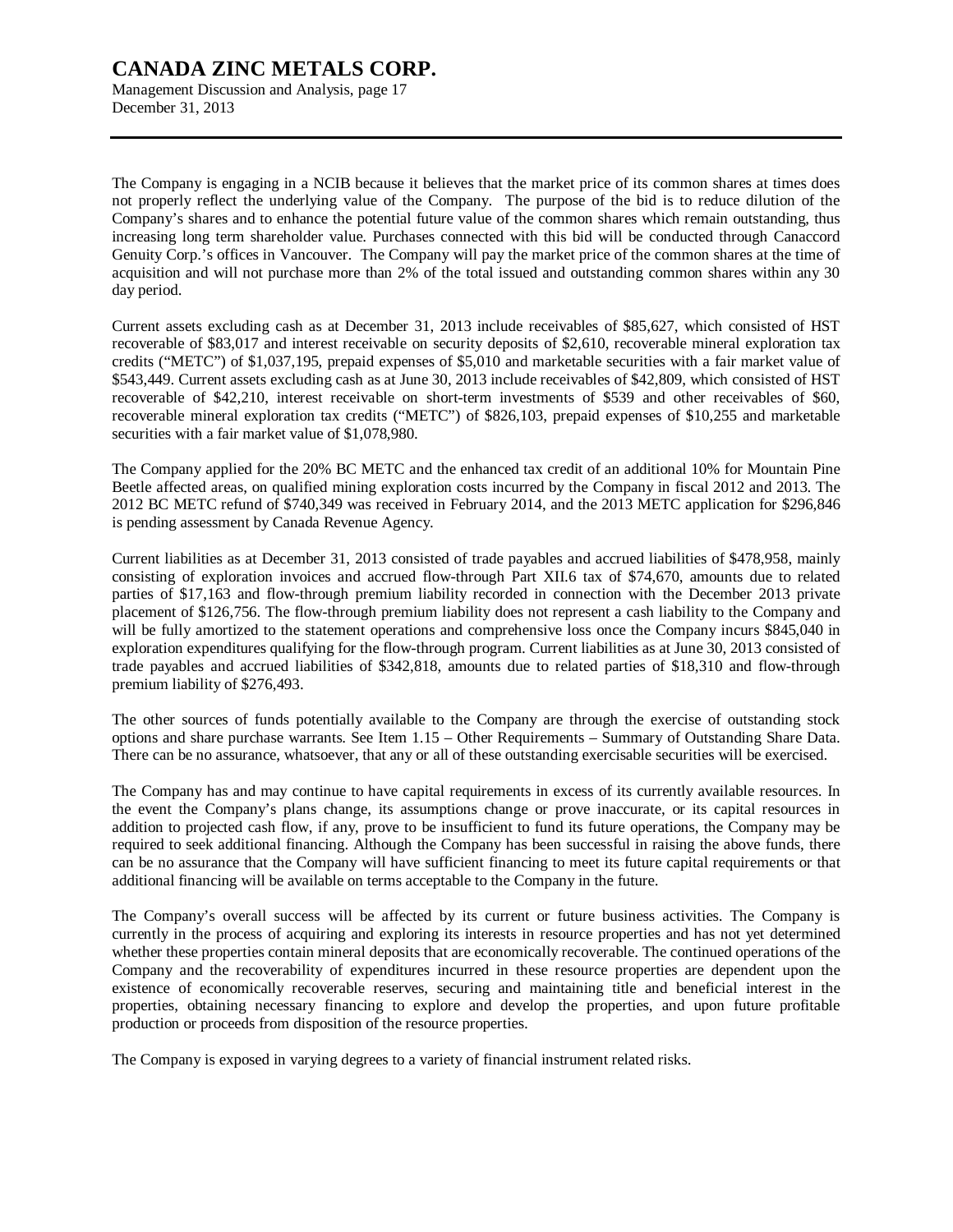Management Discussion and Analysis, page 18 December 31, 2013

#### *Credit Risk*

Credit risk is the risk that one party to a financial instrument will fail to discharge an obligation and cause the other party to incur a financial loss. The Company's primary exposure to credit risk is on its bank deposits of \$10,835,741. As all bank accounts are held with a major bank in Canada, there is a concentration of credit risk with one bank in Canada. This risk is managed by using a major bank that is a high credit quality financial institution as determined by rating agencies.

The Company's secondary exposure to credit risk is on its receivables. This risk is minimal as receivables consist primarily of refundable government sales taxes, exploration tax credits and interest accrued on GIC investments.

#### *Liquidity Risk*

Liquidity risk arises through the excess of financial obligations over available financial assets due at any point in time. The Company's objective in managing liquidity risk is to maintain sufficient readily available reserves in order to meet its liquidity requirements at any point in time. The Company achieves this by maintaining sufficient cash and cash equivalents. As at December 31, 2013, the Company was holding cash deposits of \$10,835,341 sufficient to settle its current cash liabilities of \$496,121. Management believes it has sufficient funds to meet its current obligations as they become due and to fund its exploration projects and administrative costs.

#### *Market risk*

Market risk is the risk of loss that may arise from changes in market factors such as interest rates, foreign exchange rates, and commodity and equity prices. These fluctuations may be significant and the Company, as all other companies in its industry, has exposure to these risks.

#### *Interest Rate Risk*

The Company is exposed to interest rate risk as its bank treasury account earns interest income at variable rate of prime less 1.5%.

#### *Currency Risk*

The Company operates in Canada and is therefore not exposed to significant foreign exchange risk arising from transactions denominated in a foreign currency.

#### *Price risk*

The Company is exposed to price risk with respect to commodity and equity prices. Equity price risk is defined as the potential adverse impact on the Company's earnings due to movements in individual equity prices or general movements in the level of the stock market. Commodity price risk is defined as the potential adverse impact on earnings and economic value due to commodity price movements and volatilities. The Company closely monitors certain commodity prices, individual equity movements, and the stock market to determine the appropriate course of action to be taken by the Company.

The Company also maintains investments in certain marketable securities. There can be no assurance that the Company can exit these positions if required, resulting in proceeds approximating the carrying value of these securities.

#### **1.8 Off-Balance Sheet Arrangements**

The Company does not utilize off-balance sheet arrangements.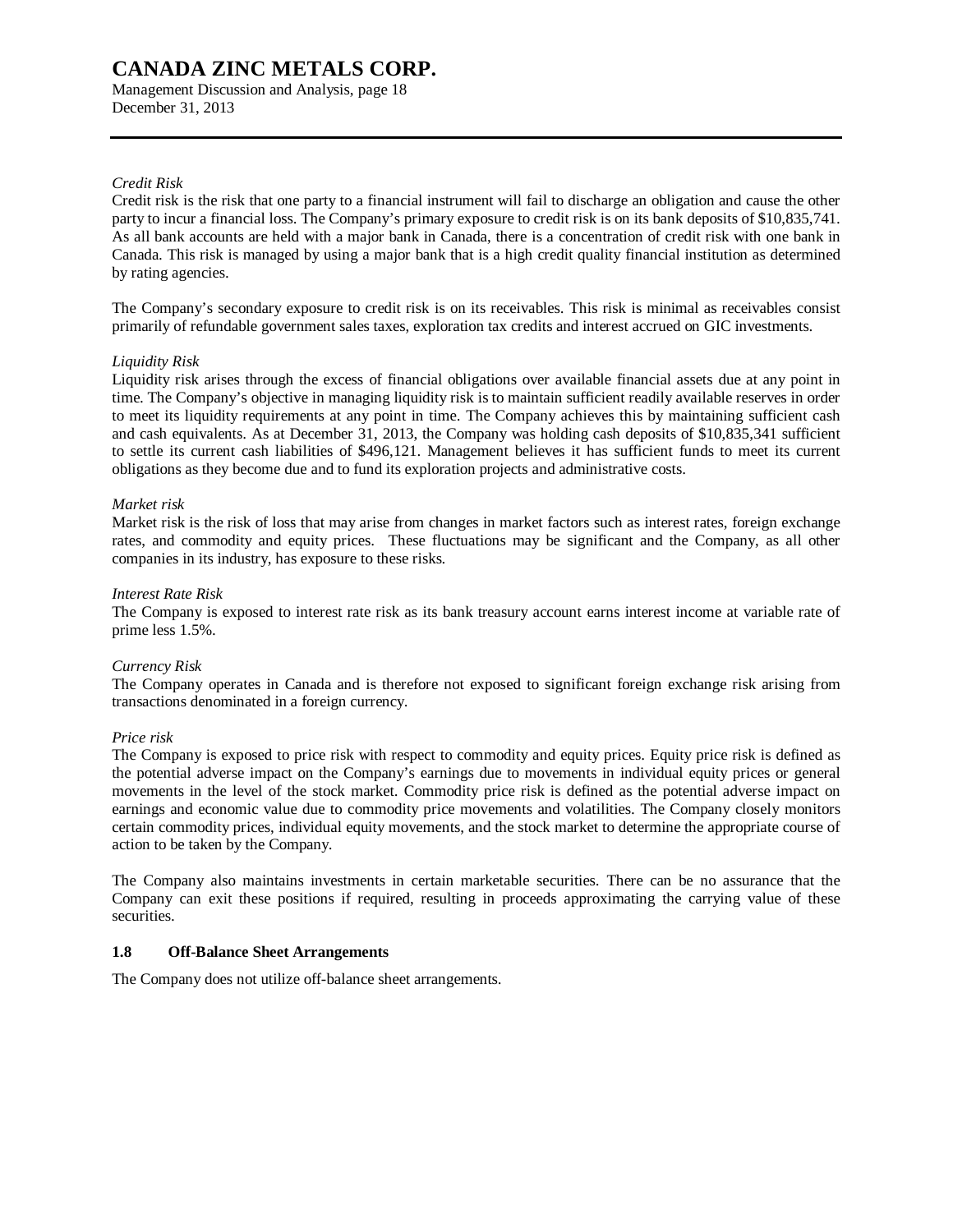Management Discussion and Analysis, page 19 December 31, 2013

#### **1.9 Transactions with Related Parties**

The remuneration of directors and other key management personnel during the period ended December 31, 2013 and 2012 were as follows:

| Six months ended December 31,     | 2013         |   | 2012    |
|-----------------------------------|--------------|---|---------|
| Bonuses (b)                       | \$<br>26,901 | D | 63,000  |
| Consulting fees (c)               | 7,500        |   | 7,500   |
| Directors fees (d)                | 25,000       |   | 25,000  |
| Geological consulting (e)         | 70,008       |   | 70,008  |
| Management and administration (a) | 177,000      |   | 177,000 |
| Share-based payments (f)          | 358,025      |   | 29,349  |
| Total                             | 664.434      |   | 371,857 |

(a) On May 1, 2007, the Company entered into a management and administrative agreement with Varshney Capital Corp. ("VCC"), a company with two common directors, whereby the Company agreed to pay management and administrative fees of \$12,500 and \$5,000 per month, respectively. Effective July 1, 2011, the agreement was amended to increase the monthly management fee to \$24,500.

During the six months ended December 31, 2013, the Company paid or accrued \$147,000 (2012 – \$147,000) for management fees and  $$30,000 (2012 - $30,000)$  for administrative fees to VCC;

- (b) the Company paid bonuses of \$26,901 (2012 \$63,000) to companies controlled by directors and officers of the Company;
- (c) the Company paid or accrued \$7,500 (2012 \$7,500) for consulting fees to a company controlled by a director;
- (d) the Company paid or accrued \$25,000 (2012 \$25,000) in directors fees to five directors of the Company;
- (e) the Company paid or accrued exploration and evaluation costs of \$63,357 (2012 \$70,008) and \$6,651 (2012 - \$Nil) for consulting fees to a company owned by an officer of the Company; and
- (f) Share-based payments are the fair value of options that have been granted to directors and executive officers and the related compensation expense recognized over the vesting periods.

As at December 31, 2013, \$17,163 (June 30, 2013 - \$18,310) was due to a director of the Company and a related company for reimbursement of business expenses and accrued bonus, respectively. The amounts were paid subsequent to December 31, 2013.

#### **1.10 Fourth Quarter and Subsequent Events**

Subsequent to the period ended December 31, 2013:

1,305,000 share options were exercised at an average price of \$0.30 per share and 1,305,000 common shares were issued for total proceeds of \$387,550.

The Company received the BC METC refund of \$740,349 for its fiscal year ended June 30, 2012.

The Company completed a non-brokered flow-through private placement of 1,739,630 flow-through common shares of the Company at a price of \$0.575 per share, for total gross proceeds of \$1,000,287. The Company paid a finder's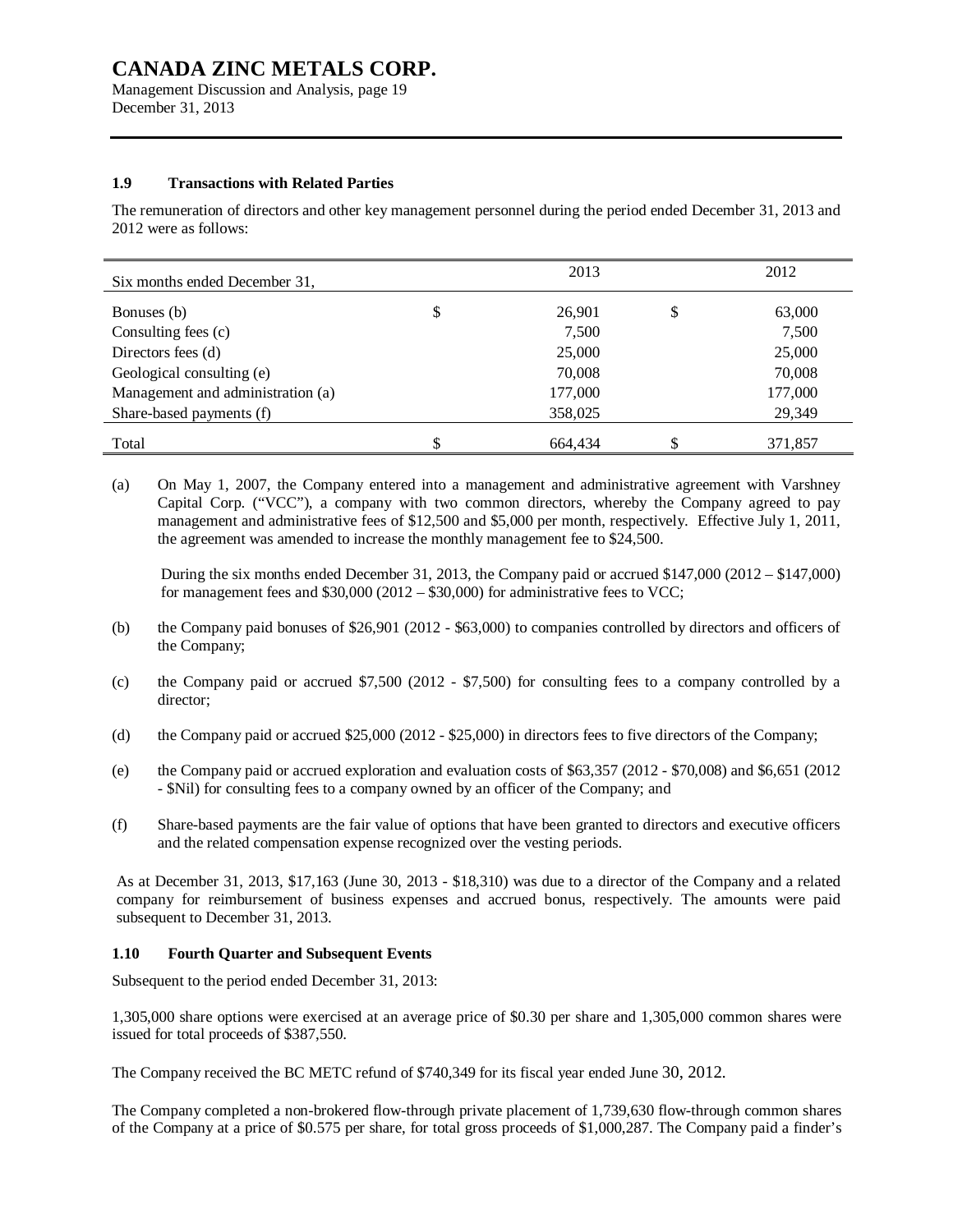## **CANADA ZINC METALS CORP.**  Management Discussion and Analysis, page 20

December 31, 2013

fee of \$40,011, an advisory fee of \$16,000 and regulatory filing fees of \$6,052 in connection with the flow-through private placement.

The Company also completed a private placement of 200,000 units at a price of \$0.50 per unit, for total gross proceeds of \$100,000. Each unit consists of one common share and one-half share purchase warrant of the Company. Each whole warrant will entitle the holder to purchase one additional common share at a price of \$0.75 for a period of 18 months from closing .The Company paid a finder's fee of \$4,000 and regulatory filing fees of \$1,250 in connection with the private placement.

#### **1.11 Proposed Transactions**

The Company does not have any proposed transactions as at December 31, 2013 other than as disclosed elsewhere in this document.

#### **1.12 Critical Accounting Estimates**

The Company does not have any off-balance sheet arrangements as at December 31, 2013.

#### **1.13 Changes in Accounting Policies including Initial Adoption**

The financial information presented in this MD&A has been prepared in accordance with International Financial Reporting Standards. Our significant accounting policies are set out in Note 2 of the audited consolidated financial statements of the Company, as at and for the year ended June 30, 2013.

The accounting policies adopted in the preparation of the condensed consolidated interim financial statements are consistent with those followed in the preparation of the Company's annual consolidated financial, except for the adoption of new standards and interpretations effective as of July 1, 2013. The new standards and amendments are disclosed in detail in Note 2 of the condensed consolidated interim financial statements for the three months ended September 30, 2013. These include *IFRS 10* Consolidated Financial Statements, *IFRS 11* Joint Arrangements, *IFRS 12* Disclosure of Interest in Other Entities and *IFRS 13* Fair Value Measurement. The adoption of these standards and amendments had no impact on the financial statements of the Company. However, it may result in additional disclosures in the annual consolidated financial statements for the year ended June 30, 2014.

#### **1.14 Financial Instruments and Other Instruments**

The Company's financial instruments as at December 31, 2013 were as follows:

|                                        | Loans &<br>receivables |        | Available for<br>sale | Fair Value through<br>Profit or Loss |            | Other financial<br>liabilities |
|----------------------------------------|------------------------|--------|-----------------------|--------------------------------------|------------|--------------------------------|
| <b>Financial assets</b>                |                        |        |                       |                                      |            |                                |
| Cash and cash equivalents              | \$                     | $-$ \$ |                       | S                                    | 10,835,741 | \$                             |
| Receivables                            | 2,610                  |        |                       |                                      |            |                                |
| Marketable securities                  |                        |        | 543.449               |                                      |            |                                |
| METC recoverable                       | 740,349                |        |                       |                                      |            |                                |
| <b>Financial liabilities</b>           |                        |        |                       |                                      |            |                                |
| Trade payables and accrued liabilities |                        |        |                       |                                      |            | 478,958                        |
| Due to related parties                 |                        |        |                       |                                      |            | 17,163                         |
|                                        | \$<br>742.959          |        | 543.449               | \$                                   | 10,835,741 | 496.121                        |

Unless otherwise disclosed their carrying values approximate their fair values due to the short term nature of these instruments. Please also see Note 14 of the condensed consolidated interim financial statements of the Company for the six months ended December 31, 2013.